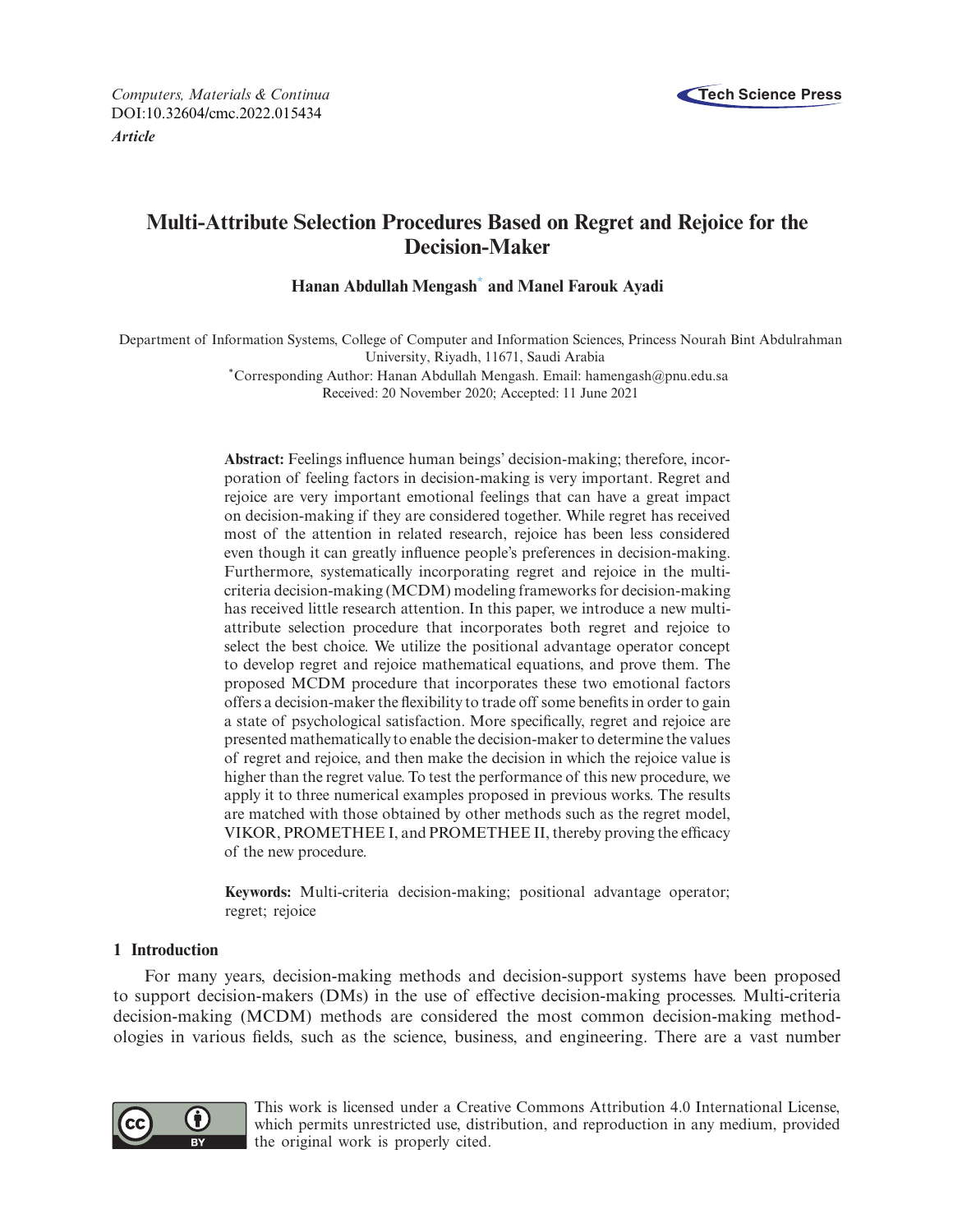of MCDM methods, some of which are based on an underlying assumption that the mythical rational individual does not take into account the influence of aspects of behavior like feelings.

According to [\[1](#page-13-0)] the rational decision-making requires emotion and leads to the concept of emotional rationality. He mentioned that happiness and sadness are the feelings experienced most by human beings. In contrast, the author in [\[2\]](#page-13-1) insisted that the feeling of happiness is the most frequently experienced feeling by people. Happiness has also received scientific attention since the early days of psychology research.

With respect to post-choice feeling, a DM may feel regret when he makes the worst decision, and he may feel rejoicing when the chosen decision yields the more favorable alternative. The feelings of regret and rejoice are parts of the human feeling experience, their roles in complex decisions have been widely debated. Unfortunately, there are many unresolved issues such as the impact of these emotional factors have on the decision-making problems and how these factors can play an important role in evaluating decisions.

In literature, the incorporation of the feeling of regret in MCDM have been proposed in several research papers. However, the integration of regret and its counterpart, rejoice, tends to be an important consideration in decision-making [\[3](#page-13-2)]. Moreover, a decision that is solely derived from regret may be considered deficient and/or irrational.

Decisions can be changed because people's rational preferences may change due to feelings of rejoice. In support of the importance of the DM's rejoice in decision-making, the author in [\[4\]](#page-14-0) proposed a hypothetical example that explains how rejoice could affect decisions. This example explains the decision process for buying a car, and how rejoice feeling can change the decision of customers based on two scenarios.

*Scenario 1*: The dealer offers two cars to the customer: car A, which is less expensive than car B and has acceptable quality, and car B, which is more expensive and has better quality than car A. In this case, the customer might choose to buy car A because it is less expensive than car B and has acceptable quality.

*Scenario 2*: The dealer offers three cars to the customer: car A, car B (both have the same values as in Scenario 1 for the cost and quality criteria), and car C (which has been publicized by the media, is the most expensive of the three cars, and has a little better quality than car B). Due to the introduction of this third car by the dealer, the customer may change his or her decision and choose to buy car B instead of car A, even though the criteria values for cars A and B remain the same as in Scenario 1. When the customer compares car B with car C, he or she feels very happy because he or she will get a great deal: a car with almost the same quality as and less cost than car C.

This example shows how the anticipated feeling of rejoice can unintentionally reverse the DM's preference between cars A and B. The author in [\[4\]](#page-14-0) called the third car a phantom alternative. In reality, the customer will never choose car C, but because of its existence, the customer changes his or her choice on the basis of his or her feeling of rejoice when he or she compares car A and car B with car C.

Although the feeling of rejoice is important in decision-making, it unfortunately does not receive the same attention from researchers as the feeling of regret. Therefore, models that incorporate the DM's rejoice in MCDM need to be developed.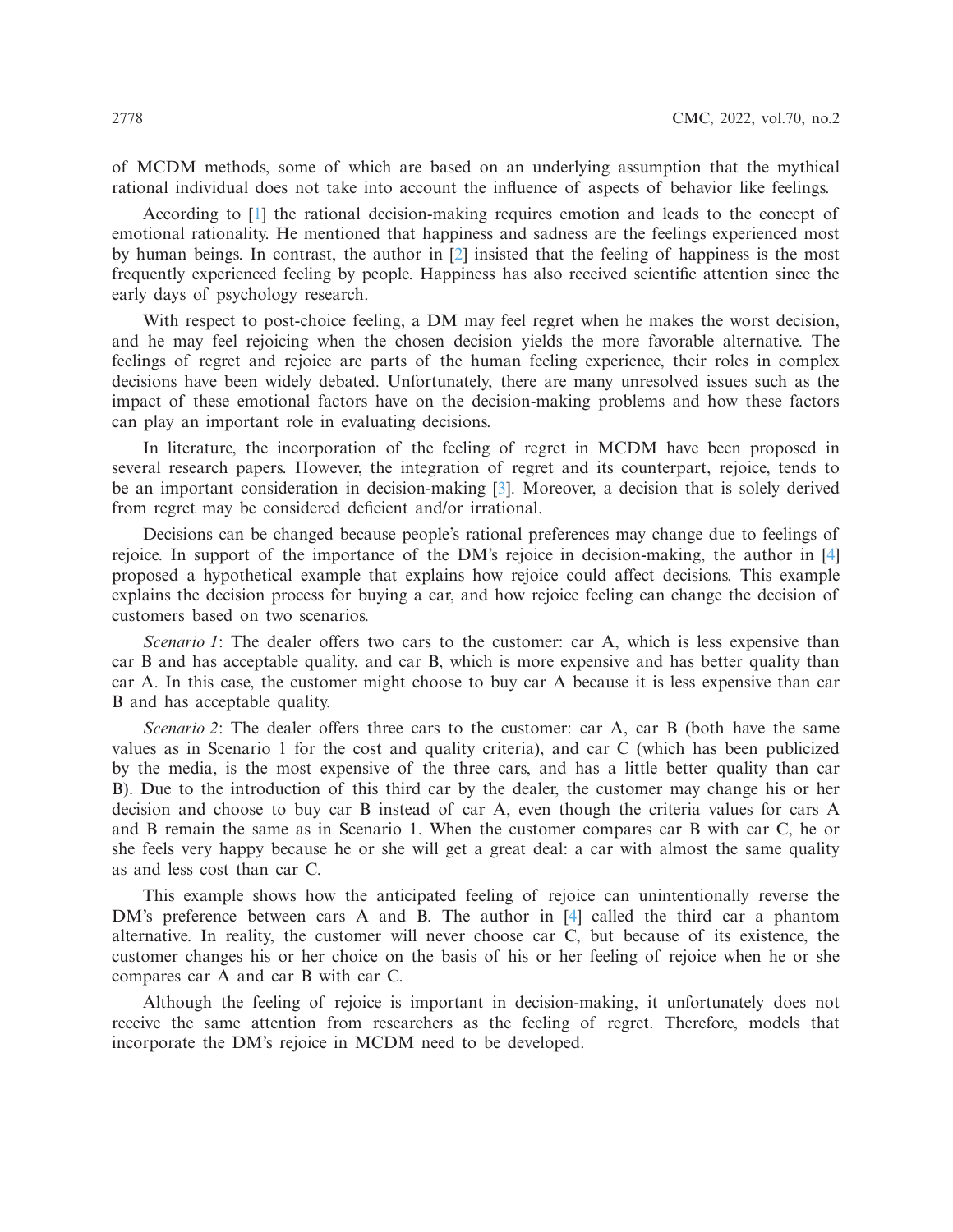In this paper, we develop a new multi-attribute selection procedure based systematically on regret and rejoice by utilizing the positional advantage operator (PAO) [\[5](#page-14-1)]. This procedure will help the DM to choose the decision in which the rejoice value is higher than the regret value.

In Section 2, an overview of regret and rejoice is presented. In Section 3, regret and rejoice expressions are built with the PAO. The proposed methodology is discussed in Section 4. In Section 5, some illustrative examples are given to prove the efficacy of the proposed method. Finally, conclusions are presented in Section 6.

## **2 Overview of Regret and Rejoice in MCDM**

The MCDM problem was introduced in 1951 by two research teams (Koopmans and Kuhn, and Tuker). This problem can be defined as the problem of finding the best alternative (or ranking all alternatives) while considering multiple conflicting criteria. Since the 1960s, MCDM research has experienced explosive growth and has been extensively studied in decision science [\[6\]](#page-14-2).

In daily decision-making processes, very few decisions are made without a number of competing alternatives and criteria. A decision maker must choose an alternative by evaluating a number of criteria. As the number of alternatives and criteria increases, the task of selecting the best alternative becomes increasingly difficult. Many research papers have been published on this topic, using different methods to help a DM make the best possible decision. Such methods included the ELECTRE method, which aims to utilize "outranking relations" to rank a set of alternatives [\[6\]](#page-14-2). The analytic hierarchy process (AHP) method can help people set priorities and choose the best options by reducing complex decision problems to a system of hierarchies [\[7](#page-14-3)]. In the TOPSIS method, the best alternative is nearest to the positive-ideal solution and farthest from the negativeideal solution [\[8](#page-14-4)]. Meanwhile, the VIKOR method was developed for multi-criteria optimization of complex systems [\[9\]](#page-14-5).

According to [\[10\]](#page-14-6), the incorporation of regret and rejoice feelings is crucial to decisionmaking, and it can be based on two key assumptions. The first assumption is that people may experience feelings of regret and rejoice that can influence the current decision-making. The second is that while making decisions people may try to anticipate the results of their decisions and take into account potential feelings of regret and rejoice.

Psychologists investigated the relationship between feelings and decision-making, and reached a consensus: the anticipation of regret can increase the attractiveness of certain alternatives [\[11\]](#page-14-7). The earliest regret model was introduced by [\[12\]](#page-14-8) and is known as the mini-max (or Savage) model. This model is used for decision-making in situations of uncertainty, and its main goal is to identify the alternative that has the least-negative possible outcome in order to minimize regret. The Savage model defines regret as the difference between the best possible utility value among all alternatives for each state of nature and the actual utility value of each alternative. Thus, a DM who chooses an alternative  $A_i$  will express a level of regret  $R_{ik}$  for the state of nature  $S_k$  equal to the difference between its best possible value and its actual value for *Ai*.

In the 1980s, there was a growing interest in the role of regret in decision-making. Indeed, in [\[13](#page-14-9)[,14\]](#page-14-10), the authors proposed two regret theories (together referred to as RT-B/LS) for rational decision-making in situations of uncertainty. They assumed that regret depends on the differences between the utilities of the chosen alternative and the considered—but not chosen—alternatives.

In 2005, the authors in [\[15](#page-14-11)] proposed the reference-dependent regret model (RDRM) for deterministic decision-making, which focuses on decision-making in situations of certainty. In this model, the level of an individual's regret depends on the absolute values rather than the differences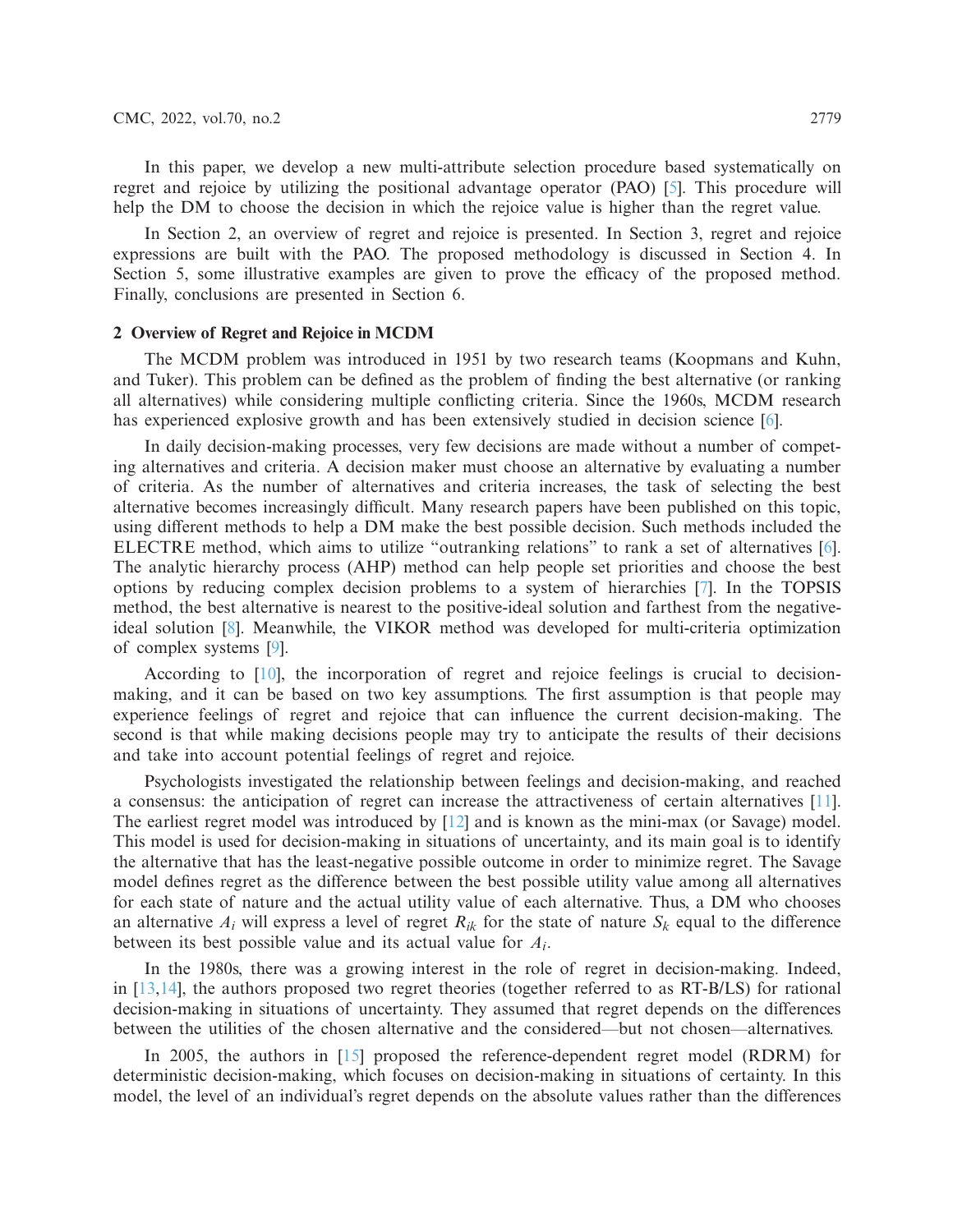of the utilities of the chosen and forgone options. In  $[16]$ , the authors revised the VIKOR method based on the concept of regret theory. In [\[10](#page-14-6)], the authors studied the feeling of regret to develop a new MCDM method for supplier selection problems. Lastly, in [\[17\]](#page-14-13), the authors used two demonstrative examples to compare various VIKOR methods and assess the ranking performance of each variant.

None of the above models considered the feeling of rejoicing, which is considered as very important in the decision-making process; it can influenced DM's decisions.

The first model that systematically incorporated the regret and rejoice feelings in MCDM was proposed in [\[4](#page-14-0)]. The author proposed a linguistic scale to measure regret and rejoice by building their matrices based on pairwise comparisons to determine the alternative value of regret and rejoice. He used the rule of (seven plus or minus two) to develop a set of nine linguistic choices that include four intermediate values in order to estimate the regret value for choosing an option and rejecting another under a specific criterion. This model was later used to develop pairwise regret matrices for each decision criterion. However, with the use of linguistic terms, the DM's feelings cannot be perfectly accurate because the definitions of these feelings are limited by the scale specified to express them.

A model called a random regret minimization model (RRM) to analyze multi-attribute con-sumer choices from multi-nominal choice sets was used in marketing [\[18\]](#page-14-14). Meanwhile, the authors in [\[19](#page-14-15)] developed a grey stochastic MCDM approach based on regret theory and TOPSIS. They tried to construct perceived utility value functions of extended grey numbers (EGNs) based on both the utility value functions and the regret value functions.

The authors in [\[20](#page-14-16)] also used regret theory without considering rejoice. They proposed a model that considers various psychological behaviors and the ambiguity of linguistic variable assessment across multi-criteria risks. They improved the feedback adjustment mechanism using regret theory. In [\[21\]](#page-14-17), the authors considered both regret and rejoice feelings and developed a new method to solve the risky multi-attribute decision-making (RMADM) problems. They assumed that the potential psychological behavior of a DM can influence decision-making, and they calculated regret and rejoice values with pairwise comparisons of options. An aggregating method has also been proposed to derive the ranking of products using the regret behavior of customers in the product-selection process [\[22\]](#page-14-18). This method calculated gain and loss degrees for each alternative product based on regret and rejoice values for each product. Moreover, researchers have used the concept of regret aversion to develop a new grey RMADM method based on the general grey numbers (GGNs) [\[23\]](#page-14-19). In this work, the authors first built a normalized grey decisionmaking matrix, and then integrated regret theory into the decision-making process by constructing a grey perceived utility function based on GGNs.

Recently, several researchers proposed regret theory-based methods to solve decision–making problems. For example, the authors in [\[24\]](#page-14-20) proposed a regret theory-based decision-making method in order to solve problems of urban transportation systems stressed by rainstorms in Tianjin; this method could improve the reliability and risk-response capability of local public transportation service.

Overall, very little literature has systematically considered both regret and rejoice. The applications of regret and rejoice in MCDM need to be further developed, and this is the focus of the present paper.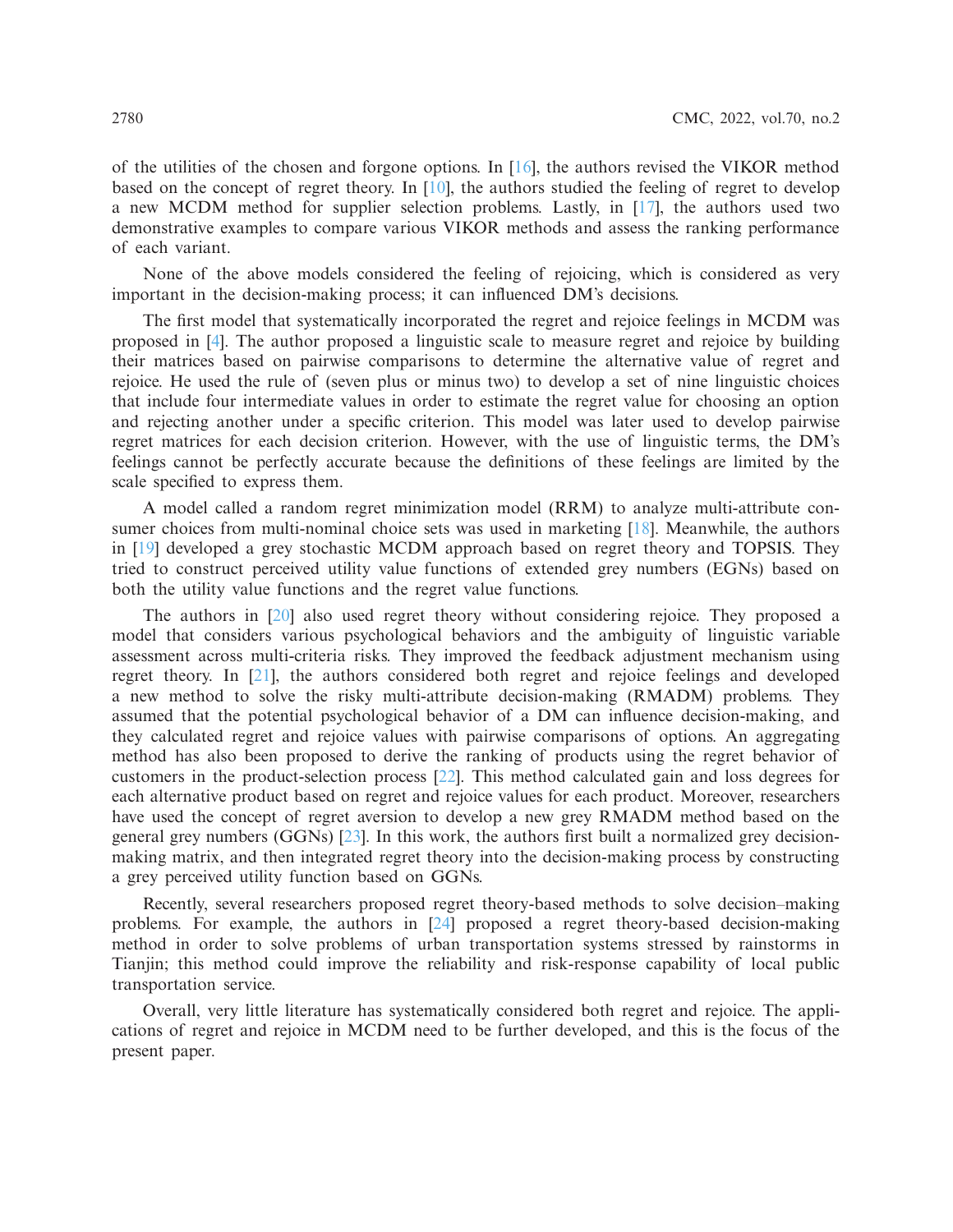# **3 Mathematical Modeling of Regret and Rejoice**

In this section, we will develop regret and rejoice models using the PAO [\[5](#page-14-1)].

# *3.1 Regret Model*

We derived appropriate definitions and properties from the definitions and properties of PAO [\[5\]](#page-14-1). We also provided our proofs for all these definitions, examples, and properties of regret in the appendices of this paper.

# **Definition 1:**

Let *I* be an interval of real members;  $I = [L, U]$  with  $0 \le L \le U < 1$ . *R* is defined as regret on the interval *I*.

# **Definition 2:**

Using PAO, regret expression can be defined as follows,

For all  $x, y \in I$  and  $x > y$ ,

$$
R(y/x) = 2(x \oplus y) - 1 \tag{1}
$$

The proof of this expression is presented in Appendix A.

# **Examples of Regret**

By applying the regret expression (1) on the four PAO examples presented in [\[5\]](#page-14-1), we can reformulate each example as a measure of the regret intensity of *x* over *y*:

i. 
$$
R_1(y/x) \begin{cases} \frac{x-y}{U-L}, & \text{if } x > y \\ 0, & \text{otherwise} \end{cases}
$$
  
\nii.  $R_2(y/x) \begin{cases} \frac{x-y}{x+y-2L} & \text{if } x > y \\ 0, & \text{otherwise} \end{cases}$   
\niii.  $R_3(y/x) \begin{cases} \frac{x-y}{x-L} & \text{if } x > y \\ 0, & \text{otherwise} \end{cases}$   
\niv.  $R_4(y/x) \begin{cases} \frac{x-y}{2U-x-y} & \text{if } x > y \\ 0, & \text{otherwise} \end{cases}$ 

The proof of these examples is presented in Appendix B.

### **Definition 3:**

i. Translation independence

For  $x, y \in I$ , the regret of *x* over *y* remains unchanged if we add or subtract the same constraint  $\Delta$  to *x* and *y*.

$$
R((x + \Delta)/(y + \Delta)) = R(y/x)
$$
\n(2)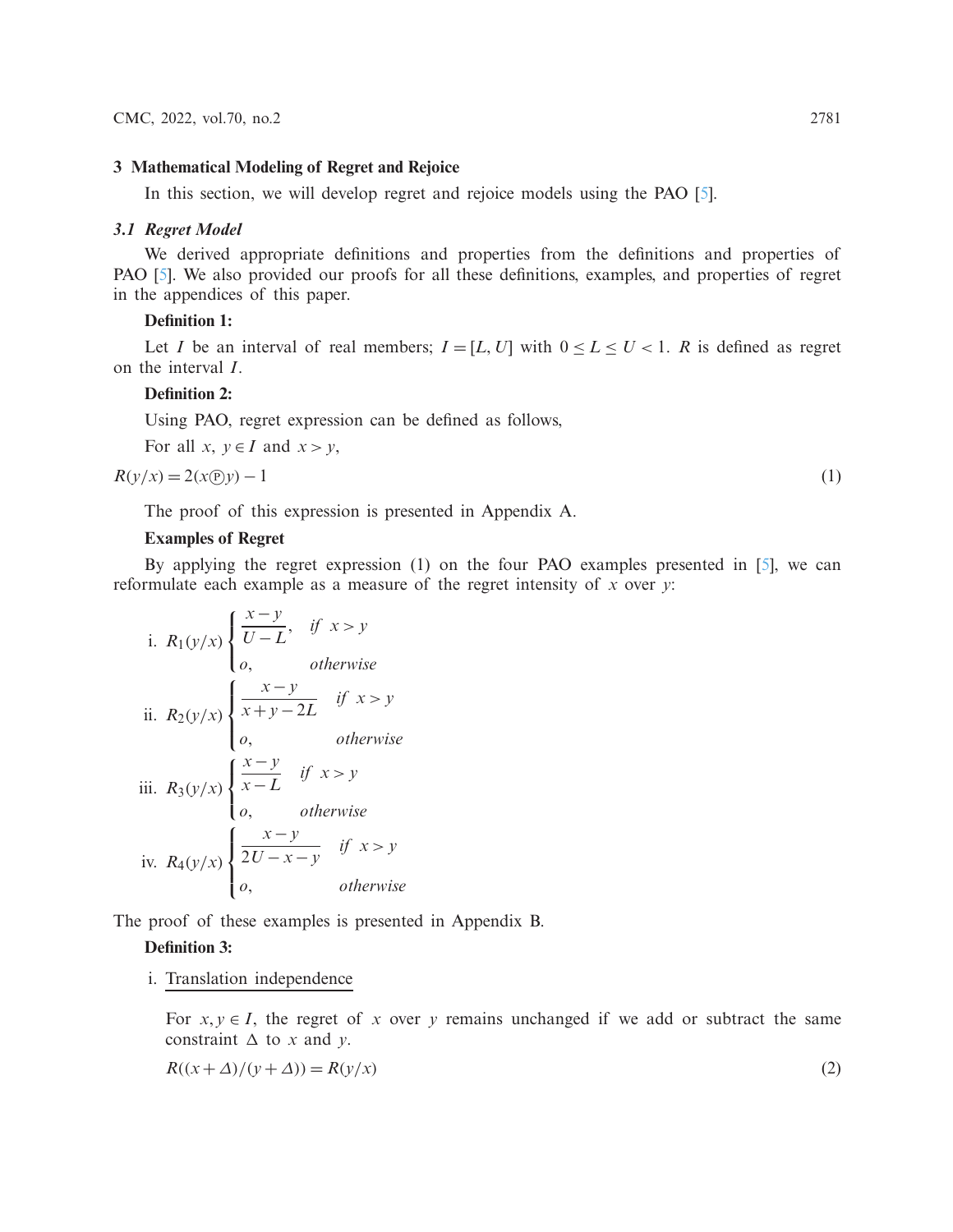### ii. Scalar multiplication independence

For  $x, y, k \in I$ , the regret of *x* over *y* remains unchanged if we multiply *x* and *y* by the same positive constant *k*.

$$
R((kx)/(ky)) = R(y/x)
$$
\n(3)

## **Definition 4:**

Based on Definition 3, three typologies can be applied to regret:

- i. Regret can be of type *I* if it is translation independent.
- ii. Regret can be of type *II* if it is scalar multiplication independent.
- iii. Regret can be of type *III* if it cannot be type *I* or type *II*.

*R*<sub>1</sub> is of type *I*, *R*<sub>2</sub> is of type *III*, *R*<sub>3</sub> is of type *III* for  $L \neq 0$ , and *R*<sub>4</sub> is of type *III* for  $U \neq 0$ .

The proof of Definition 4 is presented in Appendix C.

# *3.1.1 Properties of Regret*

For all values of  $x, y \in I$  and  $x > y$ :

i.  $R(x/x) = 0$ ii.  $x > y \rightarrow 0 \le R(y/x) \le 1$ iii.  $x' > x \rightarrow R(y/x) < R(y/x')$ 

The proof of these properties is presented in Appendix D.

## *3.1.2 Regret Expression*

We will take term  $[x^-, x^*]$  as the lower value and the upper value. According to the previous regret examples, we obtain four regret intensity expressions (*RIE*) as follows:

i. 
$$
RIE_1(x/y) \begin{cases} \frac{x-y}{x^*-x^-}, & \text{if } x > y \\ o, & \text{otherwise} \end{cases}
$$
 (4)

ii. 
$$
RIE_2(y/x) \begin{cases} \frac{x-y}{x+y-x^-} & \text{if } x > y \\ o, & \text{otherwise} \end{cases}
$$
 (5)

iii. 
$$
RIE_3\left(\frac{y}{x}\right)\begin{cases} \frac{x-y}{x-x} & \text{if } x > y \\ 0, & \text{otherwise} \end{cases}
$$
 (6)

iv. 
$$
RIE_4(y/x) \begin{cases} \frac{x-y}{2x^* - x - y} & \text{if } x > y \\ o, & \text{otherwise} \end{cases}
$$
 (7)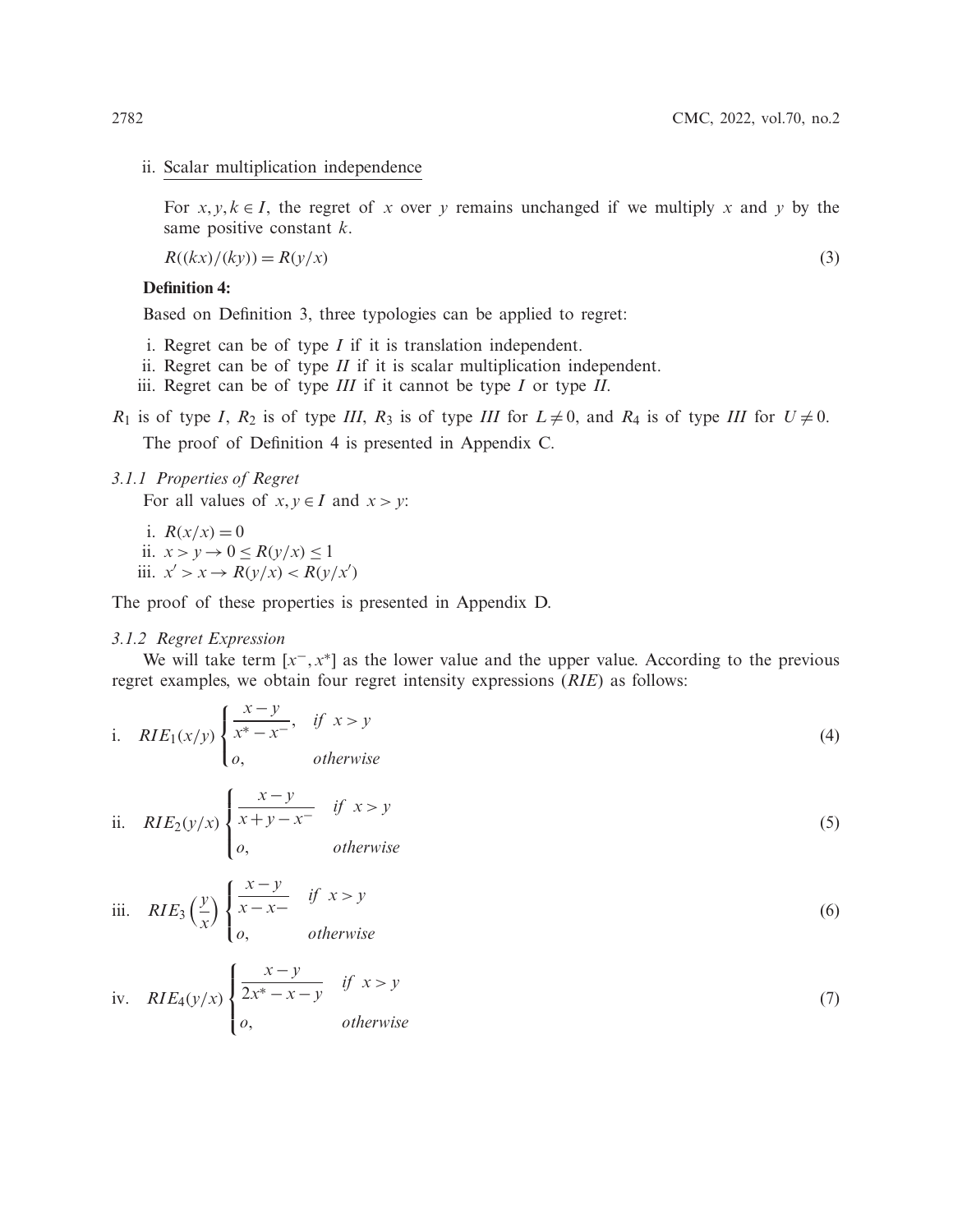Now, we will choose only *RIE*<sup>2</sup> and *RIE*<sup>4</sup> expressions and apply them in the next section because they have the same type (type *III*), in which the first expression uses the lower value  $(x<sup>−</sup>)$ , and the second uses the upper value  $(x^*)$ .

# *3.2 Rejoice Model*

Rejoice is considered as the opposite of regret and can be analyzed in an analogous manner [\[15\]](#page-14-11).

$$
J(y/x) = -R(y/x)
$$
\n(8)

Therefore, we can have two rejoice intensity expressions, *JIE*<sup>1</sup> and *JIE*2, in which the first is based on *RIE*1, and the second is based on *RIE*2:

$$
J_2(y/x) \begin{cases} \frac{y-x}{x+y-2x-} & \text{if } x > y \\ 0, & \text{otherwise} \end{cases}
$$
(9)  

$$
J_4(y/x) \begin{cases} \frac{y-x}{2x^*-x-y} & \text{if } x > y \\ 0, & \text{otherwise} \end{cases}
$$
(10)

Finally, we end with two models of regret and rejoice intensity expressions, as summarized in [Tab. 1.](#page-6-0)

<span id="page-6-0"></span>

| Regret intensity expressions |                                                                                                                                                                                                                                            | Rejoicing intensity expressions |                                                                                                         |  |
|------------------------------|--------------------------------------------------------------------------------------------------------------------------------------------------------------------------------------------------------------------------------------------|---------------------------------|---------------------------------------------------------------------------------------------------------|--|
|                              | RIE <sub>2</sub> (y/x) $\begin{cases} \frac{x-y}{x+y-2x^-} & \text{if } x > y \\ 0, & \text{otherwise} \end{cases}$<br>RIE <sub>4</sub> (y/x) $\begin{cases} \frac{x-y}{2x^*-x-y} & \text{if } x > y \\ 0, & \text{otherwise} \end{cases}$ |                                 | $JIE_2(y/x)$ $\begin{cases} \frac{y-x}{x+y-2x} & \text{if } x > y \\ 0, & \text{otherwise} \end{cases}$ |  |
|                              |                                                                                                                                                                                                                                            |                                 |                                                                                                         |  |
|                              |                                                                                                                                                                                                                                            |                                 | $JIE_4(y/x) \begin{cases} \frac{y-x}{2x^*-x-y} & \text{if } x > y \\ o, & \text{otherwise} \end{cases}$ |  |
|                              |                                                                                                                                                                                                                                            |                                 |                                                                                                         |  |

**Table 1:** Regret and rejoicing intensity expressions

#### **4 Development of the Methodology**

A typical MCDM method based on regret and rejoice helps a DM to make the best decisions that result in minimal regret. Therefore, in this section, we propose a set of procedures that applies the MCDM method with the regret and rejoice intensity expressions presented in Section 3.

In the decision matrix shown in [Fig. 1,](#page-7-0)  $A = \{A_1, A_2, A_3, \ldots, A_m\}$  is a set of *m* alternatives that are evaluated with *n* criteria  $C = \{C_1, C_2, C_3, \ldots, C_n\}$ , and  $w_j$  is the weight of action  $j, j =$  $\{1, 2, 3, \ldots, n\}$ , where all weights satisfy the following two conditions:

i. 
$$
w_j \ge 0
$$
  
ii.  $\sum_{j}^{n} w_j = 1$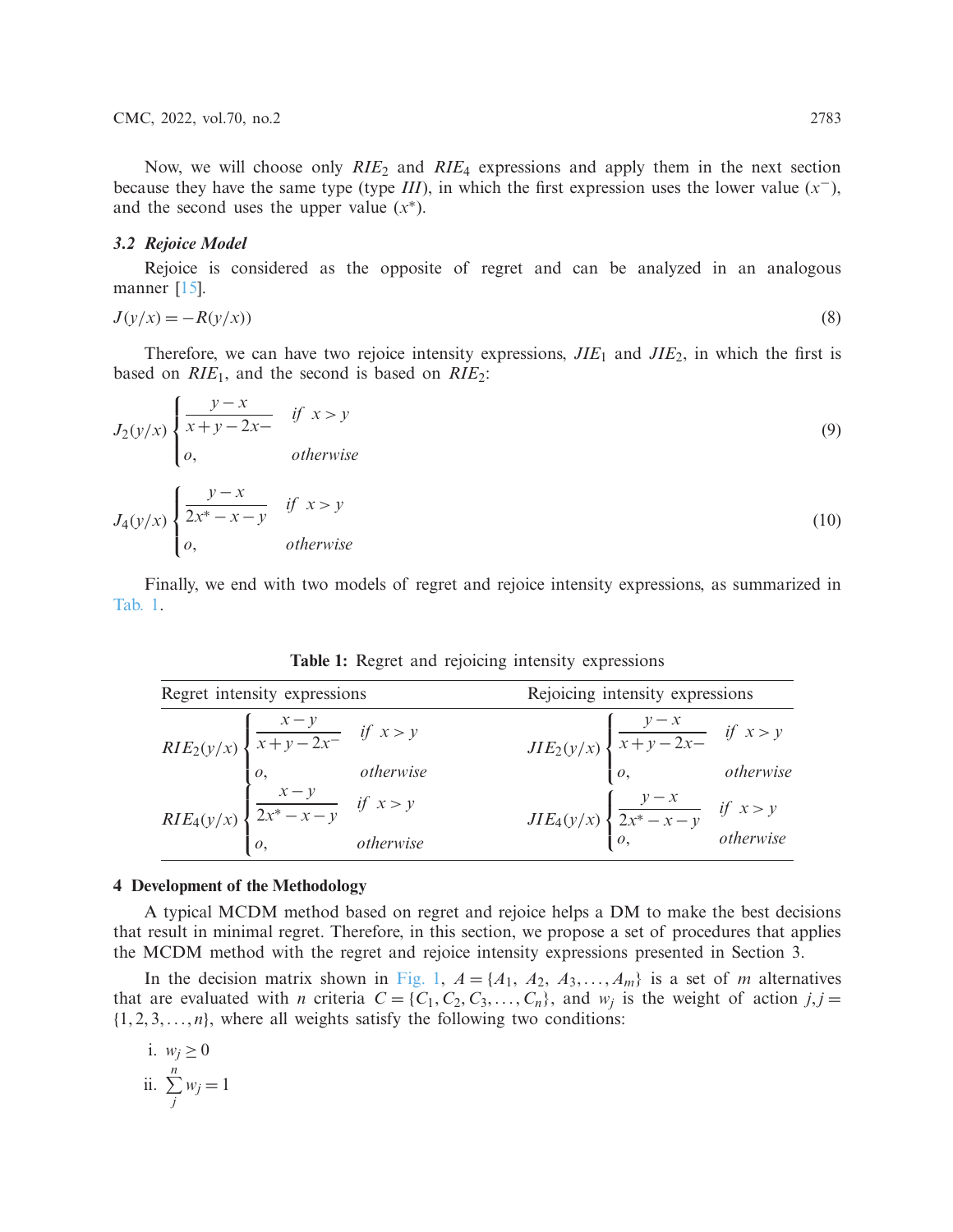| Criteria       | C <sub>1</sub> | C <sub>2</sub> | $C_3$           | $\cdots$ | $C_i$    | $\cdots$ | $C_n$    |
|----------------|----------------|----------------|-----------------|----------|----------|----------|----------|
|                | WI             | W <sub>2</sub> | $W_3$           | .        | $W_i$    | $\cdots$ | $W_n$    |
| <b>Actions</b> |                |                |                 |          |          |          |          |
| $A_I$          | $x_{11}$       | $x_{12}$       | $x_{13}$        | .        | $x_{1i}$ | .        | $x_{In}$ |
| A <sub>2</sub> | $x_{21}$       | $x_{22}$       | $x_{23}$        | .        | $x_{2i}$ | $\cdots$ | $x_{2n}$ |
| $A_3$          | $x_31$         | $x_{32}$       | $x_{33}$        | .        | $x_{3j}$ | $\cdots$ | $x_{3n}$ |
| $\bullet$      | .              | $\cdots$       | $\cdots$        | .        | .        | .        | .        |
| $A_I$          | $x_{iI}$       | $x_{i2}$       | $x_{i3}$        | .        | $x_{ij}$ | $\cdots$ | $x_{in}$ |
| $\bullet$      | .              | $\cdots$       | $\cdots$        | .        | .        | $\cdots$ | $\cdots$ |
| $A_m$          | $x_{m1}$       | $x_{m2}$       | x <sub>m3</sub> | .        | $x_{mi}$ | $\cdots$ | $x_{mn}$ |

<span id="page-7-2"></span><span id="page-7-1"></span><span id="page-7-0"></span>**Figure 1:** Decision matrix

Let  $X_j^* = max \; x_{ij}$ and  $X_j^-$  = *min*  $x_{ij}$ 

Using  $RIE_2$  in [Tab. 1,](#page-6-0) the overall regret of action  $A_i$  can be written as

$$
R_1(A_i) = \sum_{j=1}^n w_j \frac{1}{1 - m} \sum_{j(Min/Max)} \left| \frac{xkj - xij}{xkj + xij - 2xj -} \right|,
$$
\n(11)

where  $x_{kj}$  is the forgone action value,  $x_{ij}$  is the chosen action value, *m* is the number of actions, and *n* is the number of criteria.

Using  $JIE_2$  in [Tab. 1,](#page-6-0) the overall rejoice associated with alternative  $A_i$  is defined by

$$
J_1(A_i) = \sum_{j=1}^n w_j \frac{1}{m-1} \sum_{j(Min/Max)} \left| \frac{xij - xkj}{xkj + xij - 2xj -} \right|
$$
 (12)

<span id="page-7-3"></span>By using *RIE*<sup>4</sup> and *JIE*<sup>4</sup> in [Tab. 1,](#page-6-0) we derive two other regret and rejoice expressions, which can be defined as follows:

$$
R_2(A_i) = \sum_{j=1}^n w_j \frac{1}{m-1} \sum_{j(Min/Max)} \left| \frac{xkj - xij}{2x_j^* - x_{kj} - x_{ij}} \right|
$$
\n(13)

<span id="page-7-4"></span>
$$
J_2(A_i) = \sum_{j=1}^n w_j \frac{1}{1 - m} \sum_{j(Min/Max)} \left| \frac{xkj - xij}{2x_j^* - x_{kj} - x_{ij}} \right| \tag{14}
$$

Finally, we propose a set of selection procedures based on the regret and rejoice expressions  $(R_1, J_1$  and  $R_2, J_2)$  to help DMs select the best action. These multi-attribute selection procedures contain two phases. Each phase uses one regret and one rejoice expression.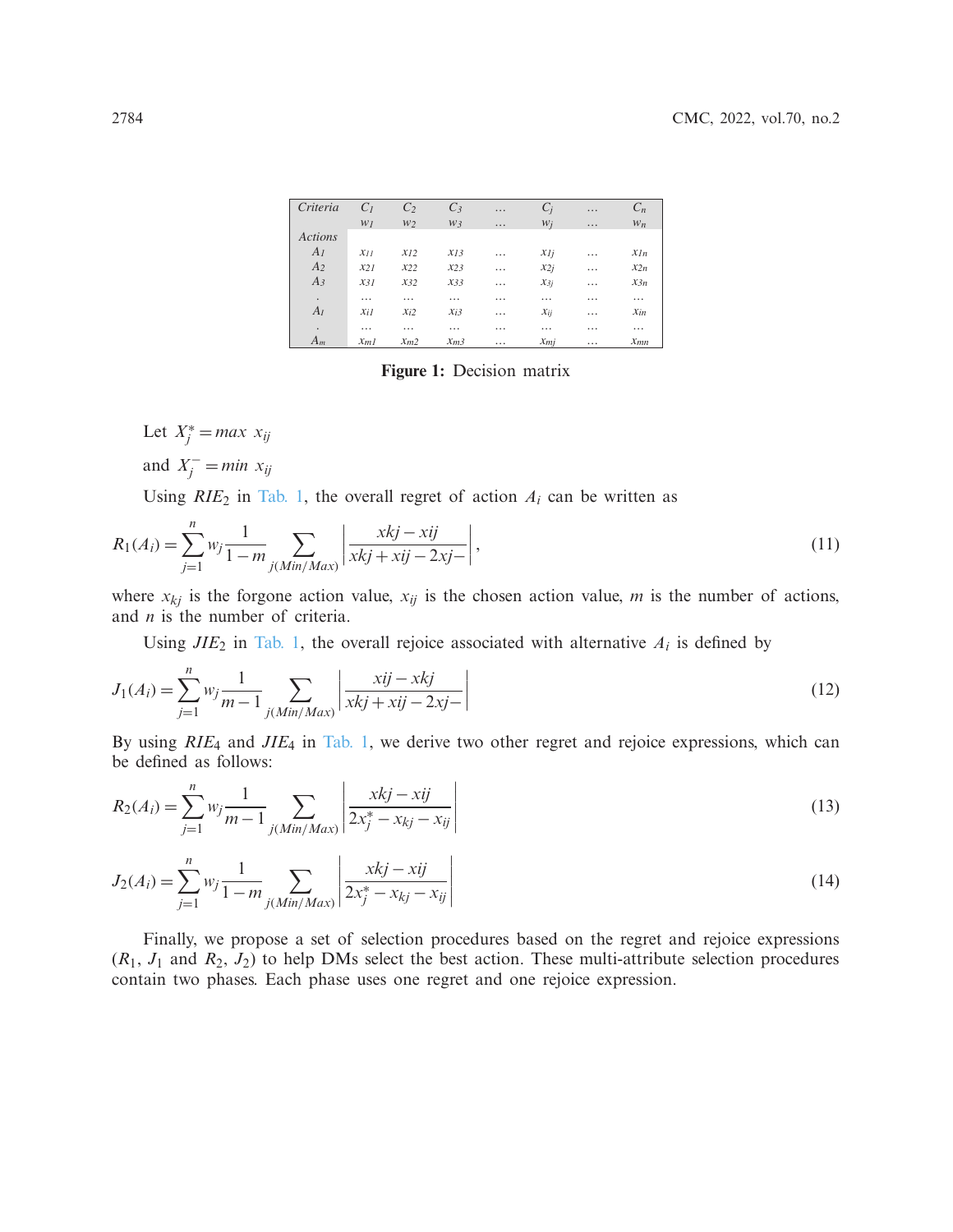# *4.1 Phase I: Looking for Better Actions (BT)*

Based on [Eqs. \(11\)](#page-7-1) and [\(12\)](#page-7-2) for  $R_1$  and  $J_1$ , respectively, we can select actions ( $A_i$ ) with higher rejoice values and reject actions with higher regret values according to rejection rule *RU*1, where  $RU_1: SELECT A_i \setminus J_1(A_i) > R_1(A_i)$  (15)

The set of actions derived from this first phase is called *better actions* (*BT*).

<span id="page-8-1"></span>

<span id="page-8-0"></span>**Figure 2:** *BTBSP* algorithm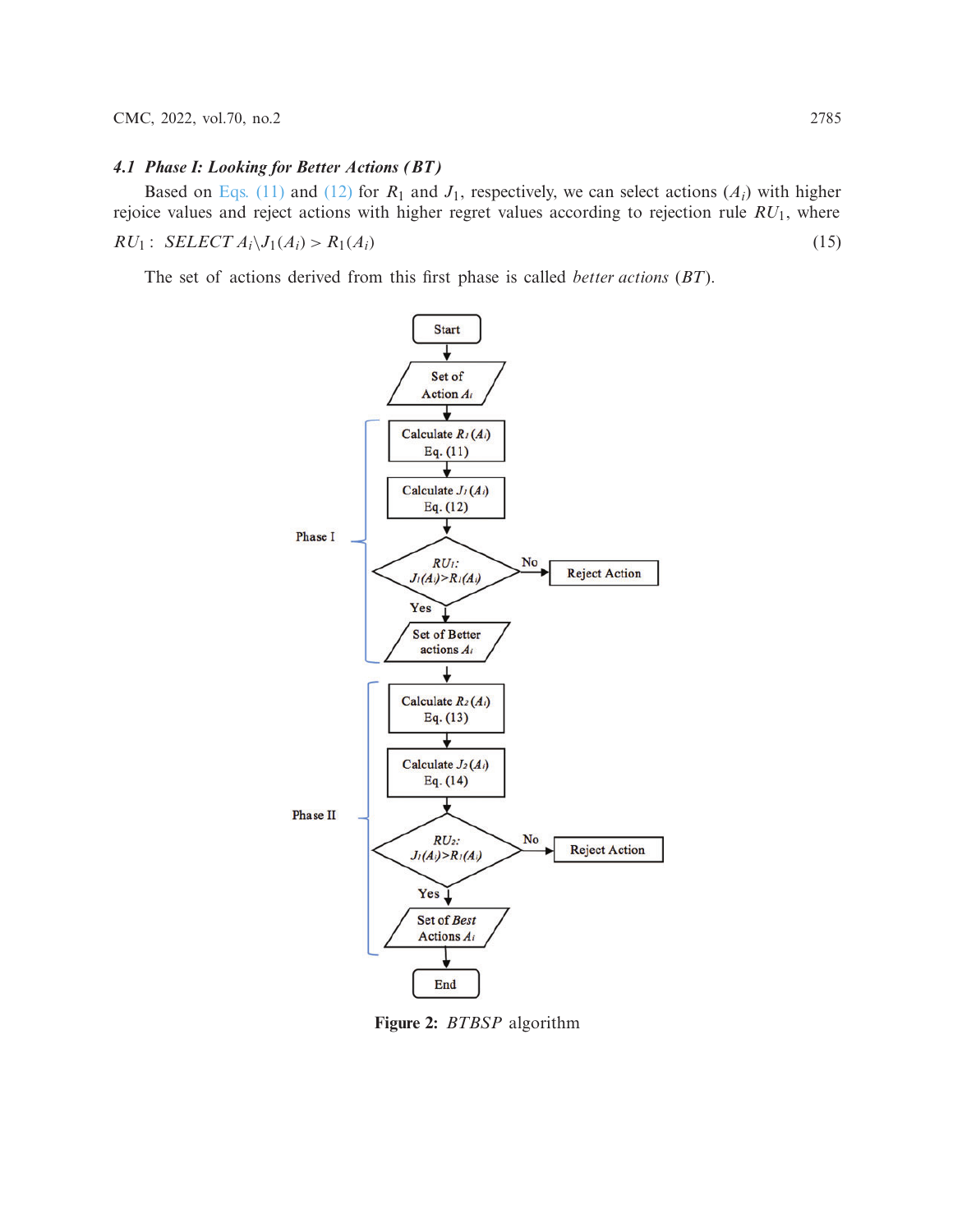#### *4.2 Phase II: Looking for Best Actions (B)*

From the first set  $(BT)$  and by using [Eqs. \(13\)](#page-7-3) and [\(14\)](#page-7-4) for  $R_2$  and  $J_2$ , respectively, we can select actions (*Ai*) with higher rejoice values and reject actions with higher regret values according to rejection rule *RU*2, where

$$
RU_2: SELECT A_i \setminus I_2(A_i) > R_2(A_i)
$$
\n
$$
(16)
$$

<span id="page-9-1"></span>The set of actions derived from this second phase is called *best actions* (*B*).

### *4.3 The Better and Best Selection Procedures (BTBSP) Algorithm*

To solve a decision-making problem, we propose a multi-attribute selection procedure based on regret and rejoice, which is explained by the *BTBSP* algorithm shown in [Fig. 2.](#page-8-0)

## **5 Illustrative Examples**

In this section, we use numerical examples to illustrate the *BTBSP* algorithm and prove the efficacy of our new method.

#### *5.1 Example 1*

<span id="page-9-0"></span>We consider six alternatives,  $A_1, A_2, \ldots, A_6$ , that are associated with three criteria,  $C_1, C_2, C_3$ , of respective weights  $w_1, w_2, w_3$ . This decision matrix is shown in [Tab. 2.](#page-9-0)

| Criteria            | $C_1$          | $C_2$    | $C_3$    |
|---------------------|----------------|----------|----------|
| Weight              | 0.3            | 0.5      | 0.2      |
| <i>Alternatives</i> |                |          |          |
| A <sub>1</sub>      | $20*$          | 13       | 16       |
| A <sub>2</sub>      | 15             | $10^{-}$ | $20*$    |
| $A_3$               | 18             | 18       | 13       |
| $A_4$               | 13             | $20*$    | $10^{-}$ |
| $A_5$               | $10^{-}$       | 15       | 18       |
| A <sub>6</sub>      | 17             | 19       |          |
| Parameters          | $\alpha = 0.5$ |          |          |

**Table 2:** The decision matrix of Example 1

#### **Phase I: Looking for** *better* **actions**

We use [Eqs. \(11\)](#page-7-1) and [\(12\)](#page-7-2) to calculate regret  $(R_1)$  and rejoice  $(J_1)$ . Based on the rejection rule *RU*<sup>1</sup> in [Eq. \(15\),](#page-8-1) we choose the *better* alternatives and reject the worse ones, as summarized in [Tab. 3.](#page-10-0)

At the end of Phase I, we obtain a set of *better* alternatives,  $BT = \{A_1, A_3, A_6\}.$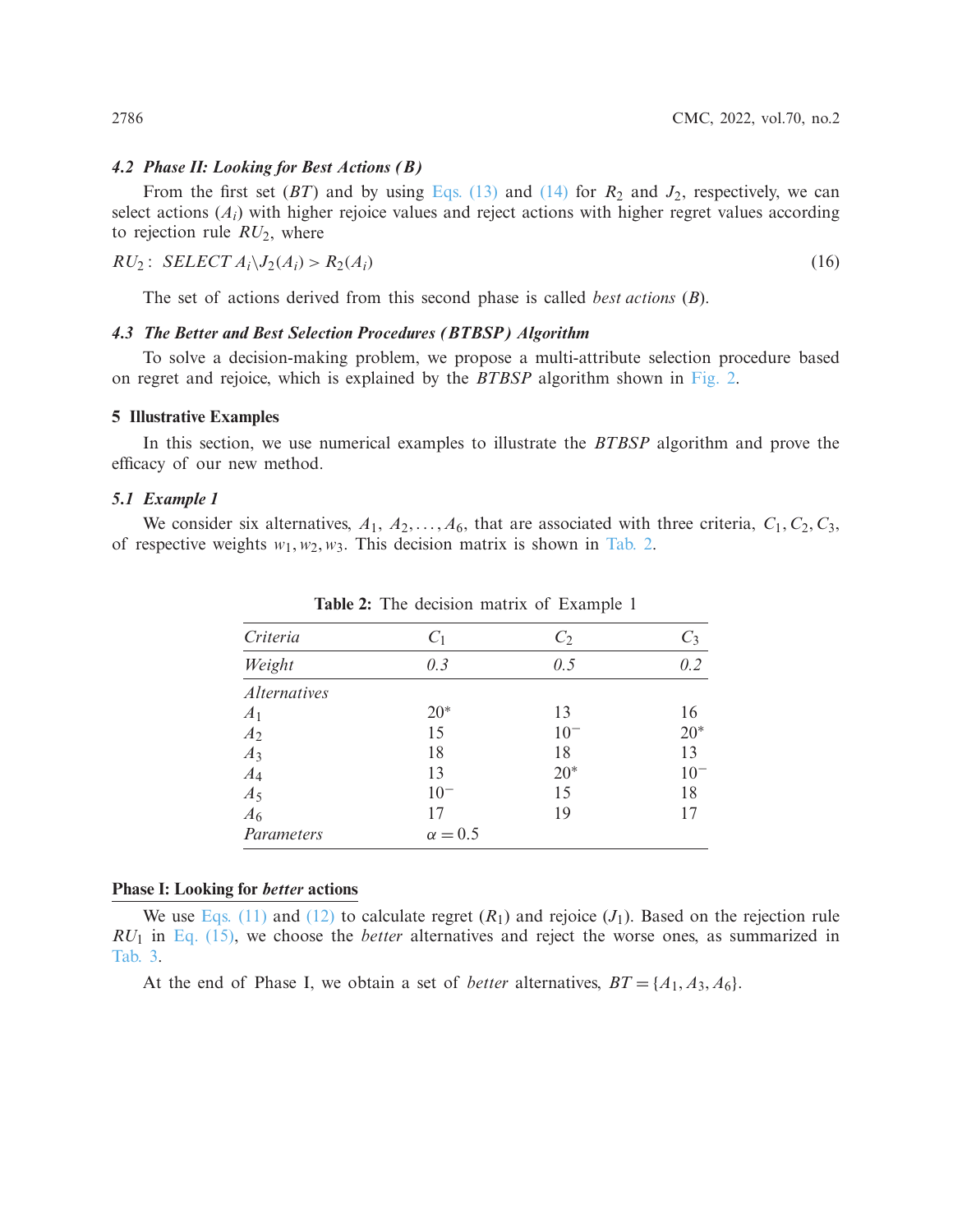<span id="page-10-0"></span>

| Alternatives   | $R_1(A_I)$ | $J_1(A_I)$ | $RU_1$   |
|----------------|------------|------------|----------|
| A <sub>1</sub> | 0.192      | 0.282      | Kept     |
| A <sub>2</sub> | 0.543      | 0.159      | Rejected |
| $A_3$          | 0.0925     | 0.313      | Kept     |
| $A_4$          | 0.298      | 0.263      | Rejected |
| $A_5$          | 0.389      | 0.191      | Rejected |
| A <sub>6</sub> | 0.0297     | 0.336      | Kept     |

**Table 3:** Decision of Phase I for Example 1

#### **Phase II: Looking for best actions**

<span id="page-10-1"></span>We use [Eqs. \(13\)](#page-7-3) and [\(14\)](#page-7-4) to calculate regret  $(R_2)$  and rejoice  $(J_2)$ . Based on the rejection rule *RU*<sup>2</sup> in [Eq. \(16\),](#page-9-1) we choose the best alternatives and reject the worst ones, as summarized in [Tab. 4.](#page-10-1)

ALTERNATIVES *R*<sup>2</sup> (*AI*) *J*<sup>2</sup> (*AI*) *RU*<sup>2</sup> *A*<sup>1</sup> 0.192 0.282 Kept *A*<sub>3</sub> 0.0925 0.313 Rejected *A*<sub>6</sub> 6 0.0297 0.336 Kept

**Table 4:** Decision of Phase II for Example 1

Finally, we obtain the set of the best alternatives,  $B = \{A_1, A_6\}$ , from which the DM can choose.

# *5.2 Example 2*

Here we use the same example given by  $[16]$  $[16]$  to prove the efficacy of our new method.

<span id="page-10-2"></span>We consider three alternatives, *A*1*, A*2*, and A*3, for a house-selection problem. These alternatives are evaluated against two criteria:  $C_1$  and  $C_2$ . The decision matrix for this problem is shown in [Tab. 5.](#page-10-2)

**Table 5:** House-selection decision matrix

| Criteria         | C <sub>1</sub> | $C_2$ |
|------------------|----------------|-------|
| Weight           | 0.5            | 0.5   |
| House            |                |       |
| A <sub>1</sub>   | 0.8            | 0.5   |
| A <sub>2</sub>   | 0.6            | 0.8   |
| $\overline{A_3}$ | 0.7            | 0.4   |
|                  |                |       |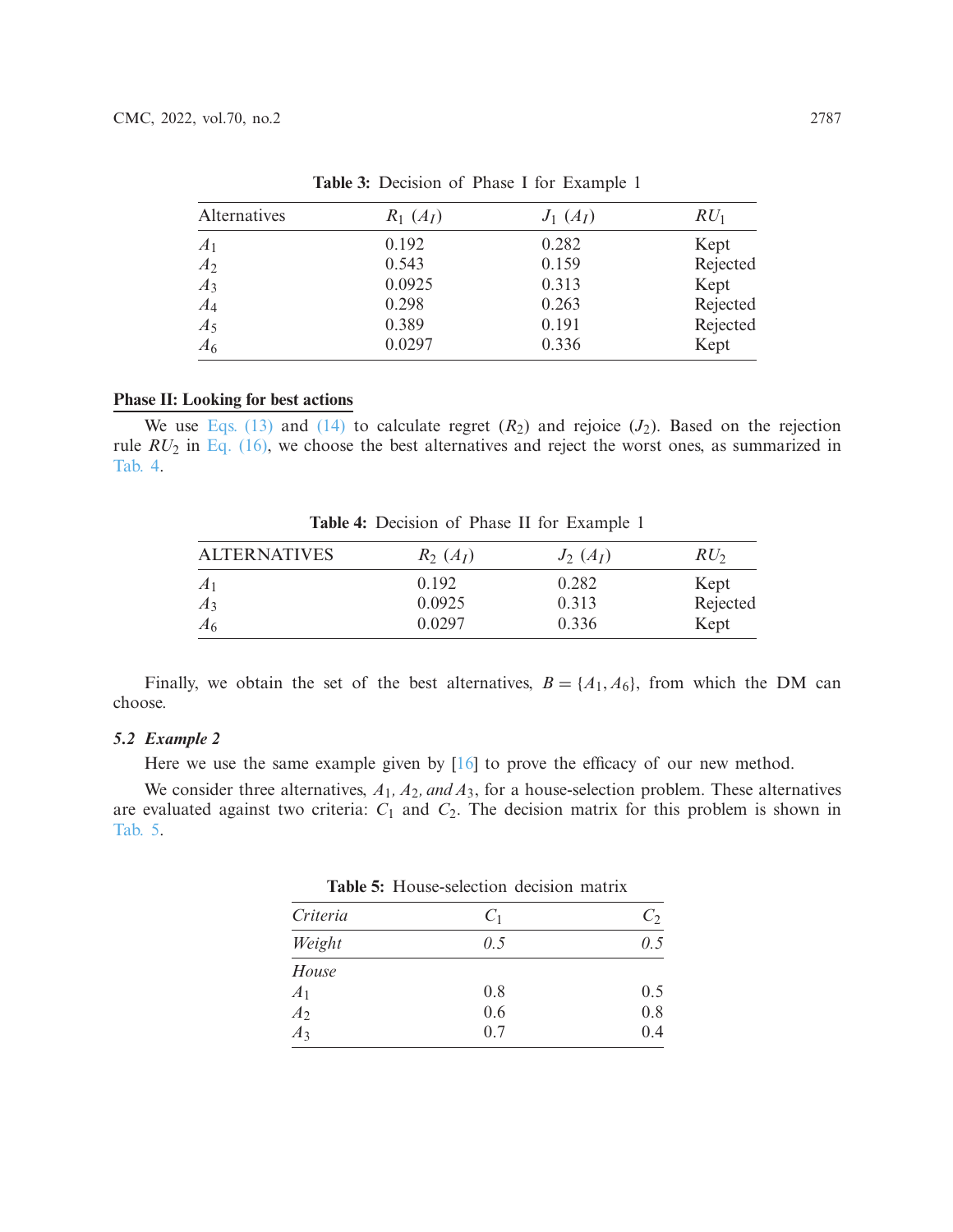We apply our proposed *BTBSP* to this example, and then compare the results with those obtained by the revised VIKOR and the regret model proposed by [\[16](#page-14-12)]. This comparison is shown in [Tab. 6.](#page-11-0)

<span id="page-11-0"></span>**Table 6:** House preference ranking using the regret model, revised VIKOR, and *BTBSP* for Example 2

| House                                                   | Regret model | Revised VIKOR |       | <b>BTBSP</b> |                   |                  |
|---------------------------------------------------------|--------------|---------------|-------|--------------|-------------------|------------------|
|                                                         |              |               |       |              | Phase I           | Phase II         |
| A <sub>1</sub>                                          | 0.628        | 0.150         | 0.212 | 0.462        | $RU_1 = Kept$     | $RU2 = Kept$     |
| A <sub>2</sub>                                          | 0.688        | 0.100         | 0.141 | 0.000        | $RU_1 = Kept$     | $RU2 = Rejected$ |
| $A_3$                                                   | 0.505        | 0.260         | 0.292 | 1.000        | $RU1 = Rejected$  |                  |
| Performance ranking $A_2 > A_1 > A_3$ $A_2 > A_1 > A_3$ |              |               |       |              | $A_2 > A_1 > A_3$ |                  |
|                                                         |              |               |       |              | $A^* = A_2$       |                  |

[Tab. 6](#page-11-0) demonstrates that the regret model, revised VIKOR, and proposed *BTBSP* could produce appropriate performance rankings of the alternatives. Phase II of the proposed method *BTBSP* gives the same results as that of the regret model and the revised VIKOR. They all rank *A*<sup>2</sup> as the best alternative and *A*<sup>3</sup> as the worst.

# *5.3 Example 3*

We use another numerical example (a location preference-ranking problem) to further illustrate the performance of *BTBSP*. This example is borrowed from [\[25](#page-14-21)[,26](#page-14-22)].

Let  $A_1, A_2, \ldots, A_6$  be six alternatives associated with six criteria,  $g_1, g_2, \ldots, g_6$ , and for all decision criteria, the weight is  $w_i = 1/6$  ( $j = 1, \ldots, 6$ ) [\[25\]](#page-14-21). The decision matrix is shown in [Tab. 7.](#page-11-1)

<span id="page-11-1"></span>

| Criteria            | g <sub>1</sub> | $g_2$ | 83    | 84    | 85    | 86    |
|---------------------|----------------|-------|-------|-------|-------|-------|
|                     | (Min)          | (Max) | (Min) | (Min) | (Min) | (Max) |
| <b>Alternatives</b> |                |       |       |       |       |       |
| A <sub>1</sub>      | 80             | 90    |       | 5.4   |       |       |
| A <sub>2</sub>      | 65             | 58    |       | 9.7   |       |       |
| $A_3$               | 83             | 60    |       | 7.2   |       |       |
| $A_4$               | 40             | 80    | 10    | 7.5   |       | 10    |
| $A_5$               | 52             | 72    | h     |       |       |       |
| $A_6$               | 94             | 96    |       | 3.6   |       |       |

**Table 7:** Location decision matrix of Brans (1981) [\[25](#page-14-21)]

We apply our proposed BTBSP to this example to determine the best actions. The decisions obtained in Phases I and II are listed in [Tabs. 8](#page-12-0) and [9,](#page-12-1) respectively.

The list of the *better* actions obtained from Phase I of *BTBSP* is  $BT = \{A_2, A_4, A_5\}$ ; meanwhile, the list of the best actions obtained from Phase II of *BTBSP* is  $B = \{A_4, A_5\}$ .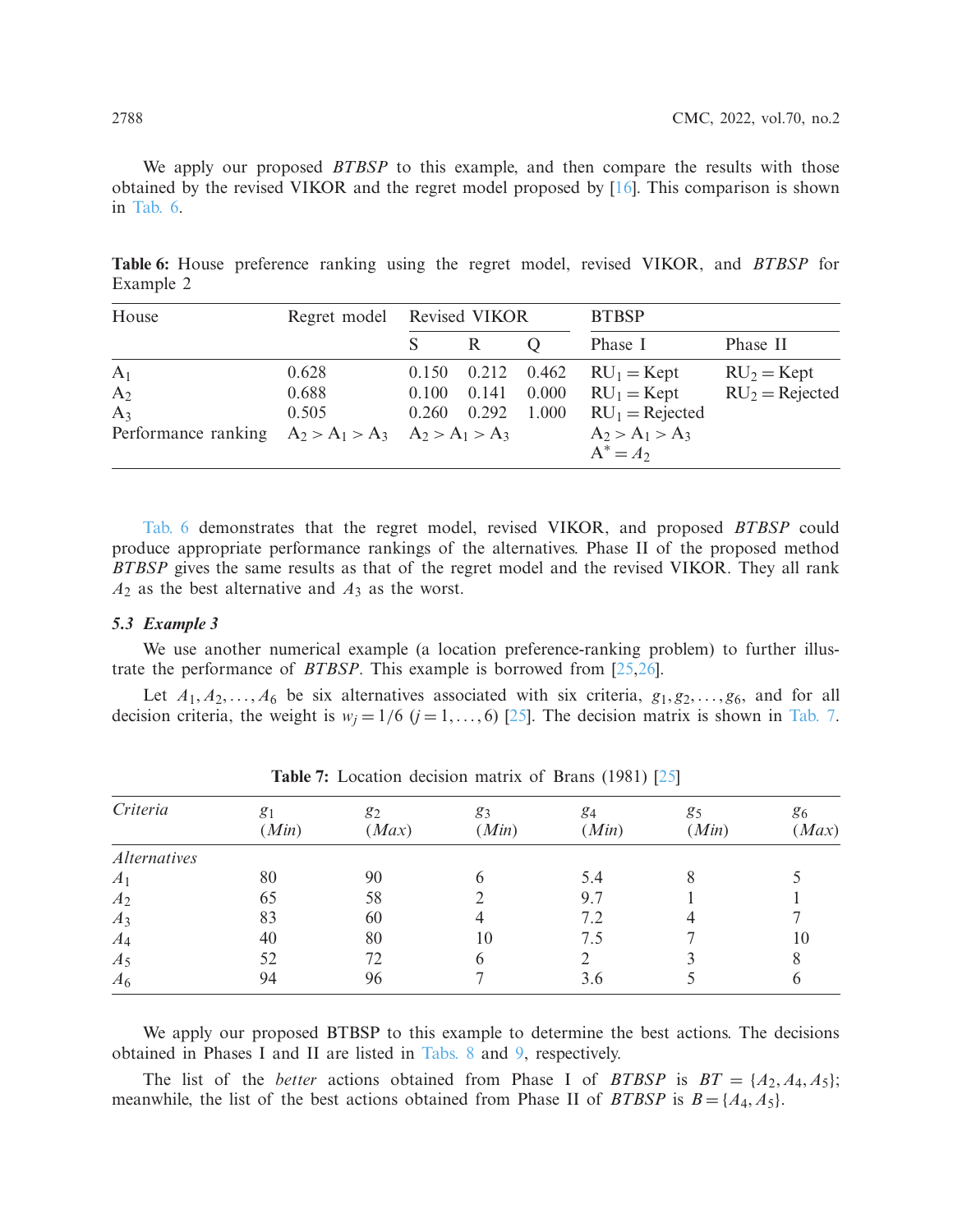<span id="page-12-0"></span>

| Actions        | Regret                   | Rejoicing | $RU_1$ |
|----------------|--------------------------|-----------|--------|
| A <sub>1</sub> | 0.2587                   | 0.1636    | Reject |
| A <sub>2</sub> | 0.2908                   | 0.5281    | Kept   |
| $A_3$          | 0.2129                   | 0.1728    | Reject |
| $A_4$          | 0.2062                   | 0.3091    | Kept   |
| $A_5$          | 0.1509                   | 0.4056    | Kept   |
| $A_6$          | 0.2308                   | 0.2206    | Reject |
| <b>SET</b>     | $BT = \{A_2, A_4, A_5\}$ |           |        |

**Table 8:** Results of *BTBSP*-Phase I for Example 3

**Table 9:** Results of *BTBSP*-Phase II for Example 3

<span id="page-12-1"></span>

| Actions        | Regret             | Rejoicing | RU <sub>2</sub> |
|----------------|--------------------|-----------|-----------------|
| A <sub>2</sub> | 0.5915             | 0.2109    | Reject          |
| $A_4$          | 0.3782             | 0.5248    | Kept            |
| $A_5$          | 0.2205             | 0.5849    | Kept            |
| <b>SET</b>     | $B = \{A_4, A_5\}$ |           |                 |

We compare *BTBSP's* results to obtained using the PROMETHEE I and PROMETHEE II methods [\[25](#page-14-21)]. This comparison is presented in [Tab. 10.](#page-12-2)

<span id="page-12-2"></span>**Table 10:** Example 3, Comparison of *BTBSP* results with those of PROMETHEE I and PROMETHEE II presented in [\[25\]](#page-14-21)

|                                                                        | <b>BTBSP</b>                          | <b>PROMETHEE I</b>                                                                                                                                          | <b>PROMETHEE II</b>                                                                        |
|------------------------------------------------------------------------|---------------------------------------|-------------------------------------------------------------------------------------------------------------------------------------------------------------|--------------------------------------------------------------------------------------------|
| Performance rankings $A_5 \rightarrow A_4 \rightarrow A_2 \rightarrow$ | $A_3 \rightarrow A_6 \rightarrow A_1$ | Ranking1:<br>$A_5 \rightarrow A_4 \rightarrow A_6 \rightarrow A_1$<br>Ranking2:<br>$A_5 \rightarrow A_3 \rightarrow A_1$<br>Ranking3: $A_5 \rightarrow A_2$ | $A_5 \rightarrow A_2 \rightarrow A_4 \rightarrow$<br>$A_6 \rightarrow A_3 \rightarrow A_1$ |

In the PROMETHEE I method, some actions cannot be compared with each other; *A*<sup>4</sup> is incomparable with  $A_3$  and  $A_2$ , and  $A_2$  is incomparable with  $A_3$ . Therefore, the resulting ranking of this method is presented in [Tab. 10](#page-12-2) by three different ranking lists. However, in the proposed *BTBSP*, all actions are comparable and only one ranking list is presented, where  $A_5$  is the best action and *A*<sup>1</sup> is the worst, which matches PROMETHEE I results.

The result of the PROMETHEE II method is also presented by only one ranking in [Tab. 10,](#page-12-2) in which  $A_5$  is the best action and  $A_1$  is the worst; this matches *BTBSP's* results.

Finally, we compare our results to those obtained by the SIR.SAW and SIR.TOPSIS [\[26\]](#page-14-22) on the same problem. This comparison is presented in [Tab. 11.](#page-13-3)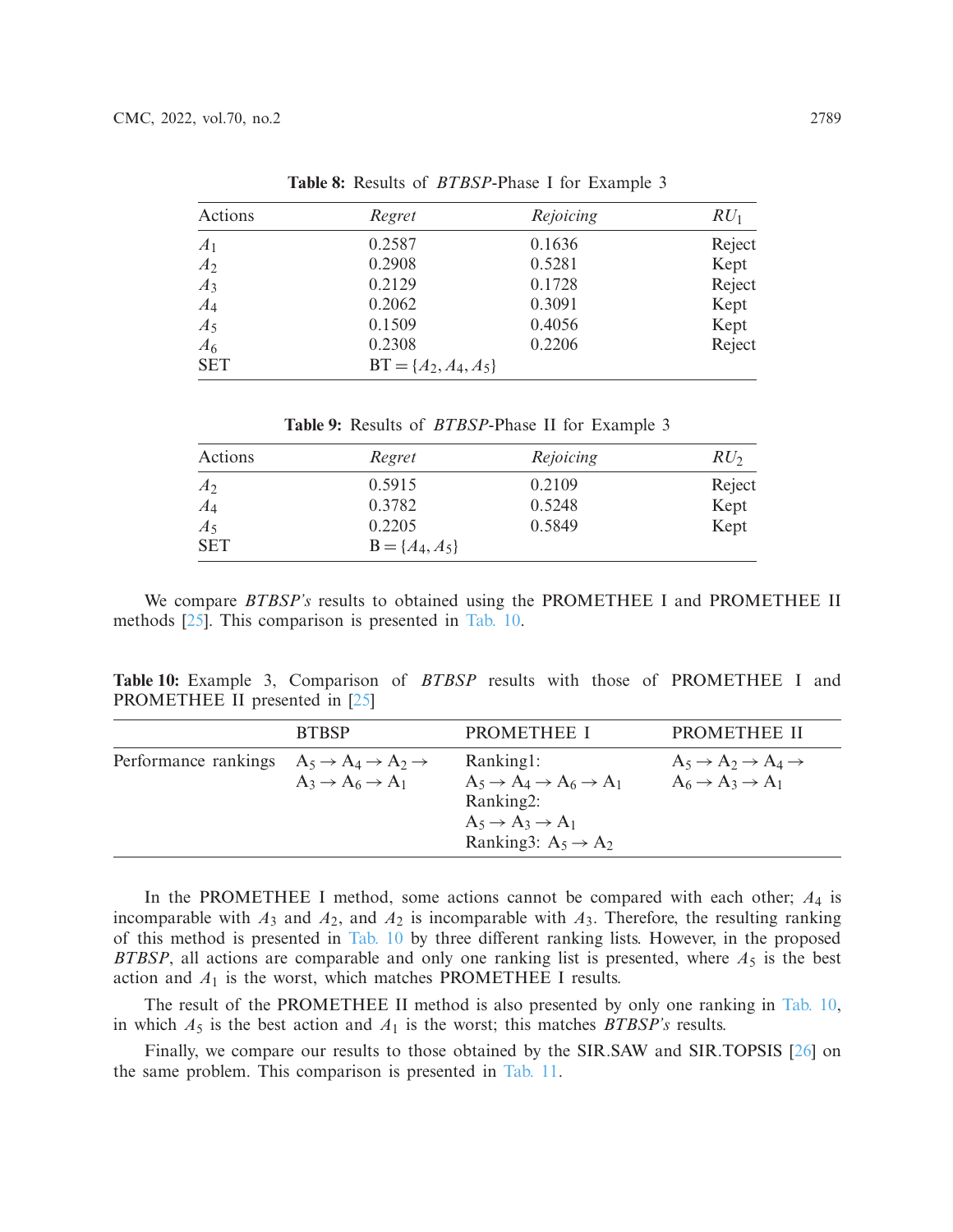| <b>BTBSP</b>                          | SIR. SAW                                                                                                                                                                               | SIR. TOPSIS                           |
|---------------------------------------|----------------------------------------------------------------------------------------------------------------------------------------------------------------------------------------|---------------------------------------|
|                                       | Performance rankings $A_5 \rightarrow A_4 \rightarrow A_2 \rightarrow A_5 \rightarrow A_2 \rightarrow A_4 \rightarrow A_6 \rightarrow A_5 \rightarrow A_2 \rightarrow A_4 \rightarrow$ |                                       |
| $A_3 \rightarrow A_6 \rightarrow A_1$ | $A_3 \rightarrow A_1$                                                                                                                                                                  | $A_6 \rightarrow A_3 \rightarrow A_1$ |

<span id="page-13-3"></span>**Table 11:** Example 3, Comparison of *BTBSP* results with those of SIR.SAW, and SIR.TOPSIS presented in [\[26](#page-14-22)]

Regarding the worst action  $(A_1)$  and the best action  $(A_5)$ , the performance ranking given by *BTBSP* is almost the same as those given by SIR.SAW and SIR.TOPSIS. Although there is little difference in the ranking of other actions (*A*2*, A*3*, A*4*,* and *A*6), *BTBSP* rejects *A*<sup>3</sup> and *A*<sup>6</sup> in Phase I, which means that they are considered as the worse actions; moreover, *BTBSP* rejects *A*<sup>2</sup> in Phase II since it is considered as a better action but not the best one.

All examples presented in this section clearly prove the efficiency of our new method.

### **6 Conclusions**

In this paper, we proposed a new multi-attribute selection method based on feelings. Most MCDM methods consider only the rational side of decision-making while neglecting the feelings of the DM, which could greatly influence preferences in decision-making. Unlike most MCDM methods that consider only the feeling of regret, our multi-attribute selection procedure incorporates both regret and rejoice in the selection of the best alternatives. We utilized the PAO [\[5\]](#page-14-1) to mathematically develop regret and rejoice equations. Based on these equations, we proposed a new multi-attribute selection procedure BTBSP that consists of two phases. Each phase uses regret and rejoice equations to measure the value of those feelings and select the best actions. We used illustrative examples from the extant literature to compare *BTBSP* to the regret model, the revised VIKOR, SIR.SAW, SIR.TOPSIS, PROMETHEE I, and PROMETHEE II. All examples clearly prove the strong performance and efficacy of our proposed method.

We believe that the application of our proposed method with the implementation of a decision-support system merits further scrutiny in future work. Therefore, we will try to develop more features for *BTBSP* and design software that is able to handle real-world multi-criteria decision problems. Furthermore, it will be interesting to apply our method to real case studies.

**Funding Statement:** This research was funded by the Deanship of Scientific Research at Princess Nourah bint Abdulrahman University, through the Research Funding Program (Grant No. FRP-1440-31).

**Conflicts of Interest:** The authors declare that they have no conflicts of interest to report regarding the present study.

# **References**

- <span id="page-13-0"></span>[1] F. Wenstop, "Mindsets, rationality and emotion in multi-criteria decision analysis," *Journal of Multi-Criteria Decision Analysis*, vol. 13, no. 4, pp. 161–172, 2005.
- <span id="page-13-1"></span>[2] P. V. Cappellen, "The emotion of joy: Commentary on johnson," *The Journal of Positive Psychology*, vol. 15, no. 1, pp. 40–43A, 2020.
- <span id="page-13-2"></span>[3] G. A. Hazelrigg, *Systems Engineering: An Approach to Information-Based Design,* 1st ed., Upper Saddle River, NJ, USA: Prentice Hall, pp. 469, 1996.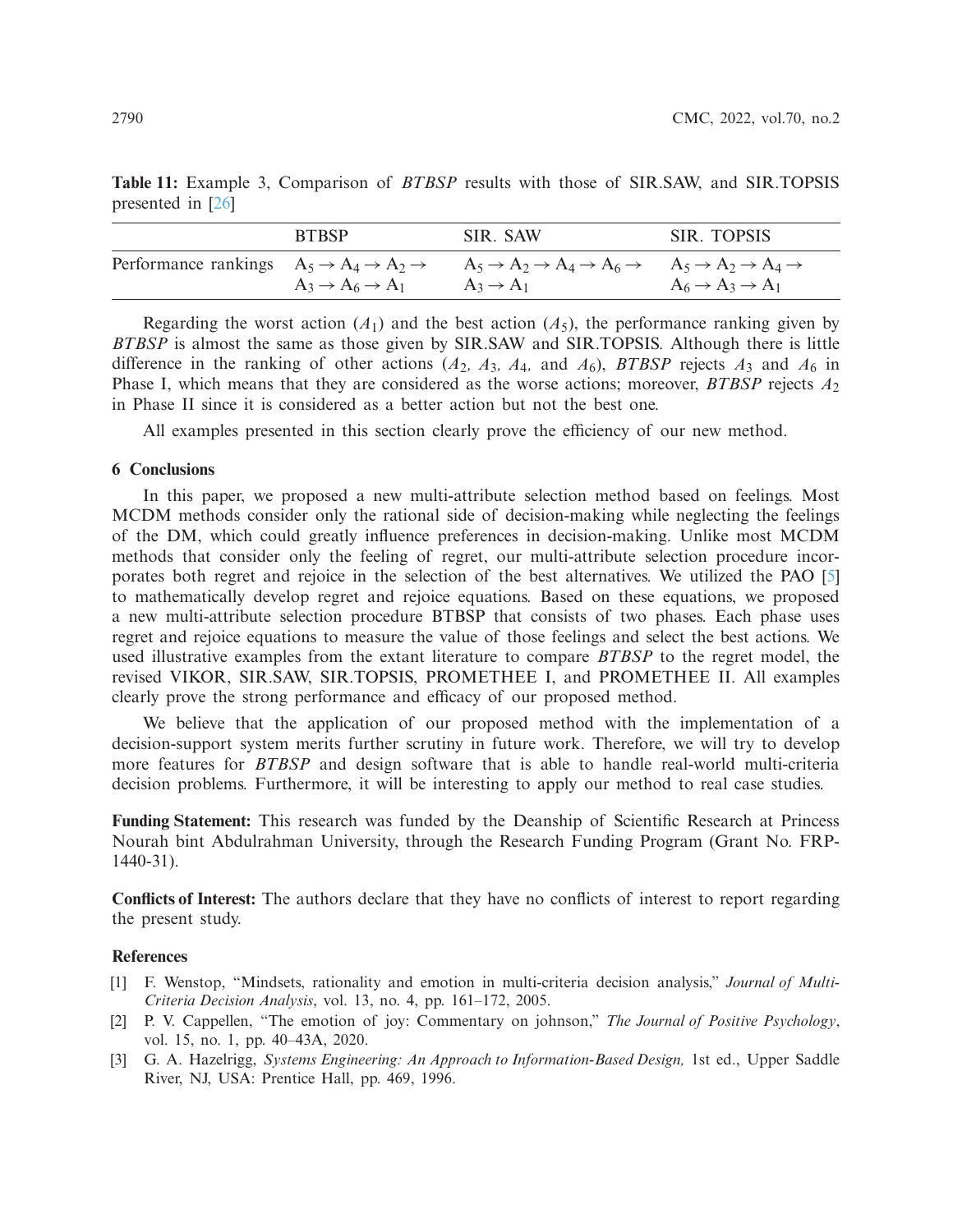- <span id="page-14-0"></span>[4] X. Wang, "A study of regret and rejoicing and a new MCDM method based on them," Ph.D. dissertation, Louisiana State University, Shreveport, Louisiana, US, 2008.
- <span id="page-14-1"></span>[5] A. Rebai, B. Aouni and J. M. Martel, "A multi-attribute method for choosing among potential alternative with ordinal evaluation," *European Journal of Operational Research*, vol. 174, no. 4, pp. 360–373, 2006.
- <span id="page-14-2"></span>[6] B. Roy, *Méthodologie Multicritère D'aide à la Decision,* 1st ed., Paris, France: Economica, pp. 423, 1985.
- <span id="page-14-3"></span>[7] T. L. Saaty, *The Analytic Hierarchy Process,* 1st ed., New York, NY, USA: Mc-Graw-Hill, 1980.
- <span id="page-14-4"></span>[8] C. L. Hwang and K. Yoon, "Introduction," in *Multiple Attribute Decision Making: Methods and Applications*, 1st ed., vol. 186. Berlin, Heidelberg: Springer-Verlag, pp. 1–15, 1981.
- <span id="page-14-5"></span>[9] S. Opricovic, "Multi-criteria optimization of civil engineering systems," Ph.D. dissertation, Faculty of Civil Engineering, Belgrade, pp. 302, 1998.
- <span id="page-14-6"></span>[10] M. Azadfallah, "A supplier selection using an extension of MCDM models," *Journal of Supply Chain Management Systems*, vol. 3, no. 2, pp. 41–46, 2014.
- <span id="page-14-7"></span>[11] I. Simonson, "The influence of anticipating regret and responsibility on purchase decisions," *Journal of Consumer Research*, vol. 19, pp. 105–118, 1992.
- <span id="page-14-8"></span>[12] L. J. Savage, "The theory of statistical decision," *Journal of American Statistical Association*, vol. 46, pp. 55–67, 1951.
- <span id="page-14-9"></span>[13] G. Loomes and R. Sugden, "Regret theory: An alternative theory of rational choice under uncertainty," *the Economic Journal*, vol. 92, no. 368, pp. 805–824, 1982.
- <span id="page-14-10"></span>[14] D. E. Bell, "Regret in decision making under uncertainty," *Operations Research*, vol. 30, pp. 961–981, 1982.
- <span id="page-14-11"></span>[15] E. Kujawski, "A reference-dependent regret model for deterministic trade off studies," *Systems Engineering*, vol. 8, pp. 119–137, 2005.
- <span id="page-14-12"></span>[16] J. Huang, G. Tzeng and H. Liu, "A revised VIKOR model for multiple criteria decision making—The perspective of regret theory," in *Int. Conf. on Multiple Criteria Decision Making*, Chengdu, China, vol. 35, pp. 761–768, 2009.
- <span id="page-14-13"></span>[17] P. Chatterjee and S. Chakraborty, "A comparative analysis of VIKOR method and its variants," *Decision Science Letter*, vol. 5, no. 4, pp. 469–486, 2016.
- <span id="page-14-14"></span>[18] C. Chorus, S. Cranenburgh and T. Dekker, "Random regret minimization for consumer choice modeling: Assessment of empirical evidence," *Journal of Business Research*, vol. 67, pp. 2428–2436, 2014.
- <span id="page-14-15"></span>[19] H. Zhou, J. Wang and H. Zhang, "Grey stochastic multi-criteria decision-making based on regret theory and TOPSIS," *International Journal of Machine Learning and Cybernetics*, vol. 8, no. 2, pp. 651–664, 2017.
- <span id="page-14-16"></span>[20] Y. Song, H. Yao, S. Yao, D. Yu and Y. Shen, "Risky multi-criteria group decision making based on cloud prospect theory and regret feedback," *Mathematical Problems in Engineering*, vol. 2017, pp. 1–12, 2017.
- <span id="page-14-17"></span>[21] X. Zhang, H. Lianga, F. Fangab and X. Chena, "A method for risky multiple attribute decision making considering regret and rejoicing of the decision maker," *Computers & Industrial Engineering*, vol. 124, pp. 422–434, 2018.
- <span id="page-14-18"></span>[22] X. Liang, P. Liu and Z. Liu, "Selecting products considering the regret behavior of consumer: A decision support model based on online ratings," *Symmetry*, 2018, vol. 10, no. 178, pp. 2018.
- <span id="page-14-19"></span>[23] L. Quian, S. Liu and Z. Fang, "Grey risky multi-attribute decision-making method based on regret theory and EDAS," *Grey Systems: Theory and Application*, vol. 9, no. 1, pp. 101–113, 2019.
- <span id="page-14-20"></span>[24] Y. Wang, Y. Liang and H. Sun, "A regret theory-based decision-making method for urban rail transit in emergency response of rainstorm disaster," *Journal of Advanced Transportation*, vol. 2020, pp. 1–12, 2020.
- <span id="page-14-21"></span>[25] J. P. Brans, Ph. Vincke and B. Marschal, "How to select and haw to rank projects: The PROMETHEE methods," *European Journal of Operational Research*, vol. 24, no. 2, pp. 228–238, 1986.
- <span id="page-14-22"></span>[26] X. Xu, "The sir method: A superiority and inferiority ranking method for multiple criteria decision making," *European Journal of Operational Research*, vol. 131, no. 3, pp. 587–602, 2001.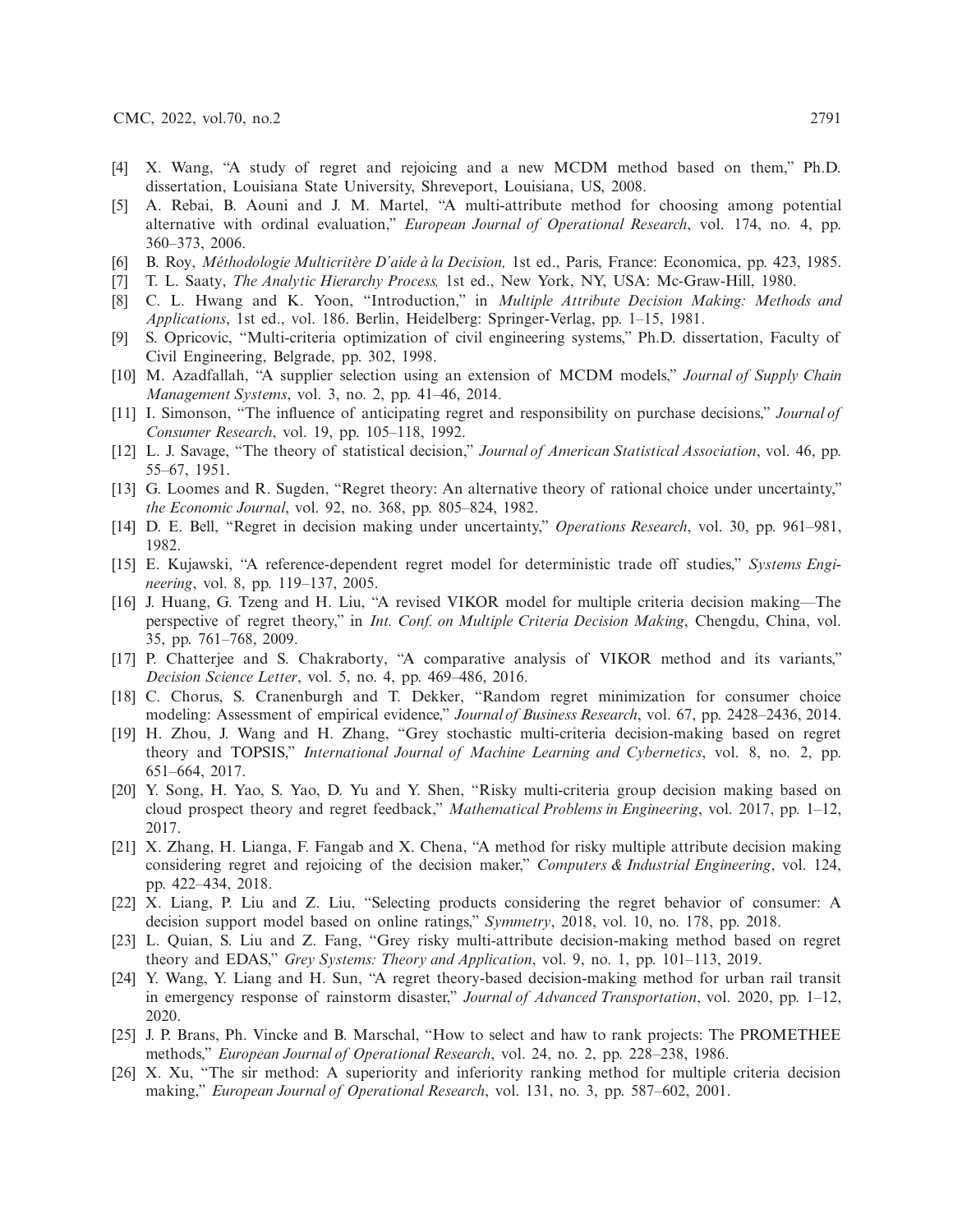# **Appendix A. The Proof of Definition 2**

$$
x(\overline{y})x = 1/2 \text{ for all } x \in I
$$
  
if  $x \ge y \Rightarrow 1/2 \le x(\overline{y})y \le 1$   
 $1 \le 2(x(\overline{y})) \le 2$   
 $0 \le 2(x(\overline{y})) - 1 \le 1$   
 $2(x(\overline{y})) - 1 \ge 0$   
If  $x \ge y \Rightarrow R(y/x) = 2(x(\overline{y})) - 1$ 

# **Appendix B. The Proof of Regret Examples**

Using the examples given by [\[5\]](#page-14-1) for the PAO

i. 
$$
x(\text{P}_1 y) = \frac{x - y + U - L}{2(U - L)}
$$
  
\n $R(y/x) = 2(x\text{P}_2 y) - 1$   
\n $2(x\text{P}_1 y) - 1 = 2\left[\frac{x - y + u - l}{2(U - L)}\right] - 1 = \frac{x - y}{U - L}$   
\n $\Rightarrow R_1(y/x) = \frac{x - y}{U - L}$   
\nii.  $x(\text{P}_2 y) = \begin{cases} (x - L)/(x + y - 2L) & \text{if } (x, y) \neq (L, L) \\ \frac{1}{2} & \text{if } x = y = L \end{cases}$   
\n $R(y/x) = 2(x\text{P}_2 y) - 1$   
\n $\text{if } (x, y) \neq (L, L)$  and  $x > y$   
\n $2(x(\text{P}_2 y)) - 1 = 2\left[\frac{(x - L)}{x + y - 2L}\right] - 1 = \frac{x - y}{x + y - 2L}$   
\n $R_2(y/x) = \frac{x - y}{x + y - 2L}$   
\n $\text{if } x = y = L$   
\n $2(x(\text{P}_2 y) - 1 = 2(1/2) - 1 = 0$   
\n $R_2(y/x) = 0$   
\n $\Rightarrow R_2(y/x) = \begin{cases} \frac{x - y}{x + y - 2L} & \text{if } x > y \\ 0, & \text{otherwise} \end{cases}$   
\niii.  $x(\text{P}_3 y) = \begin{cases} \frac{(2x - y - L)}{2(x - L)} & \text{if } L < y \leq x \leq U \\ \frac{1}{2(x - L)} & \text{if } L < x \leq y \leq U \\ \frac{1}{2} & \text{if } x = y = L \\ \frac{1}{2} & \text{if } x = y = L \end{cases}$   
\n $R(y/x) = 2(x\text{P}_3 y) - 1$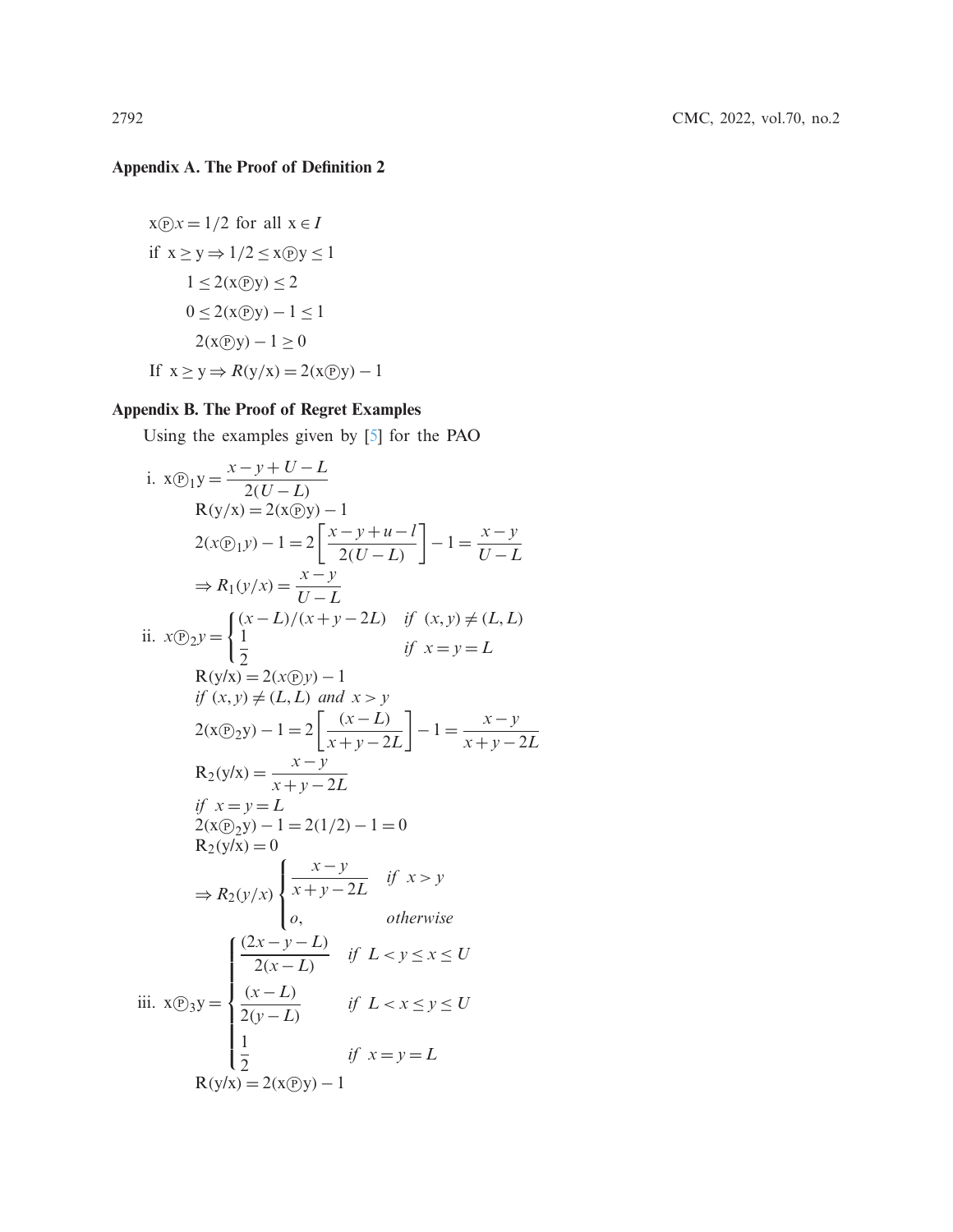if 
$$
x > y
$$
  
\n
$$
2(x\mathcal{D}_3y) - 1 = 2\left[\frac{(2x - y - L)}{2(x - L)}\right] - 1 = \frac{x - y}{x - L}
$$
\n
$$
R_3(y/x) = \frac{x - y}{x - L}
$$
\nif  $x = y = L$   
\n
$$
2(x\mathcal{D}_3y) - 1 = 1/2 = 0
$$
\n
$$
R_3(y/x) = 0
$$
\n
$$
\Rightarrow R_3(y/x) = \begin{cases} \frac{x - y}{x - L} & \text{if } x > y \\ 0, & \text{otherwise} \end{cases}
$$
\n
$$
x \mathcal{D}_4y = \begin{cases} \frac{(U - y)}{2}(2U - x - y) & \text{if } (x, y) \neq (L, L) \\ \frac{1}{2} & \text{if } x = y = U \end{cases}
$$
\n
$$
R(y/x) = 2(x\mathcal{D}_3y) - 1
$$
\nif  $(x, y) \neq (L, L)$  and  $x > y$   
\n
$$
2(x\mathcal{D}_4y) - 1 = 2\left[\frac{U - y}{2U - x - y}\right] - 1 = \frac{x - y}{2U - x - y}
$$
\n
$$
R_4(y/x) = \frac{x - y}{2U - x - y}
$$
\nif  $x = y = L$   
\n
$$
2(x\mathcal{D}_4y) - 1 = 1/2 = 0
$$
\n
$$
R_4(y/x) = 0
$$
\n
$$
\Rightarrow R_4\left(\frac{y}{x}\right)\begin{cases} \frac{x - y}{2U - x - y} & \text{if } x > y \\ 0, & \text{otherwise} \end{cases}
$$

# **Appendix C. The Proof of Definition 4**

- i. Regret can be of type I if it is translation independent
	- Regret is translation independent if for  $x, y \in I$ , the regret of *x* over *y* remains unchanged if we add or subtract the same constraint  $\Delta$  to *x* and *y*.

$$
R((x + \Delta)/(y + \Delta)) = R(y/x)
$$
  
\n
$$
R_1(y/x) = \frac{x - y}{U - L}
$$
  
\n
$$
R_1(y + \Delta/x + \Delta) = \frac{(x + \Delta) - (y + \Delta)}{U - L} = \frac{x - y}{U - L} = R_1(y/x)
$$

Hence  $R_1$  is of type I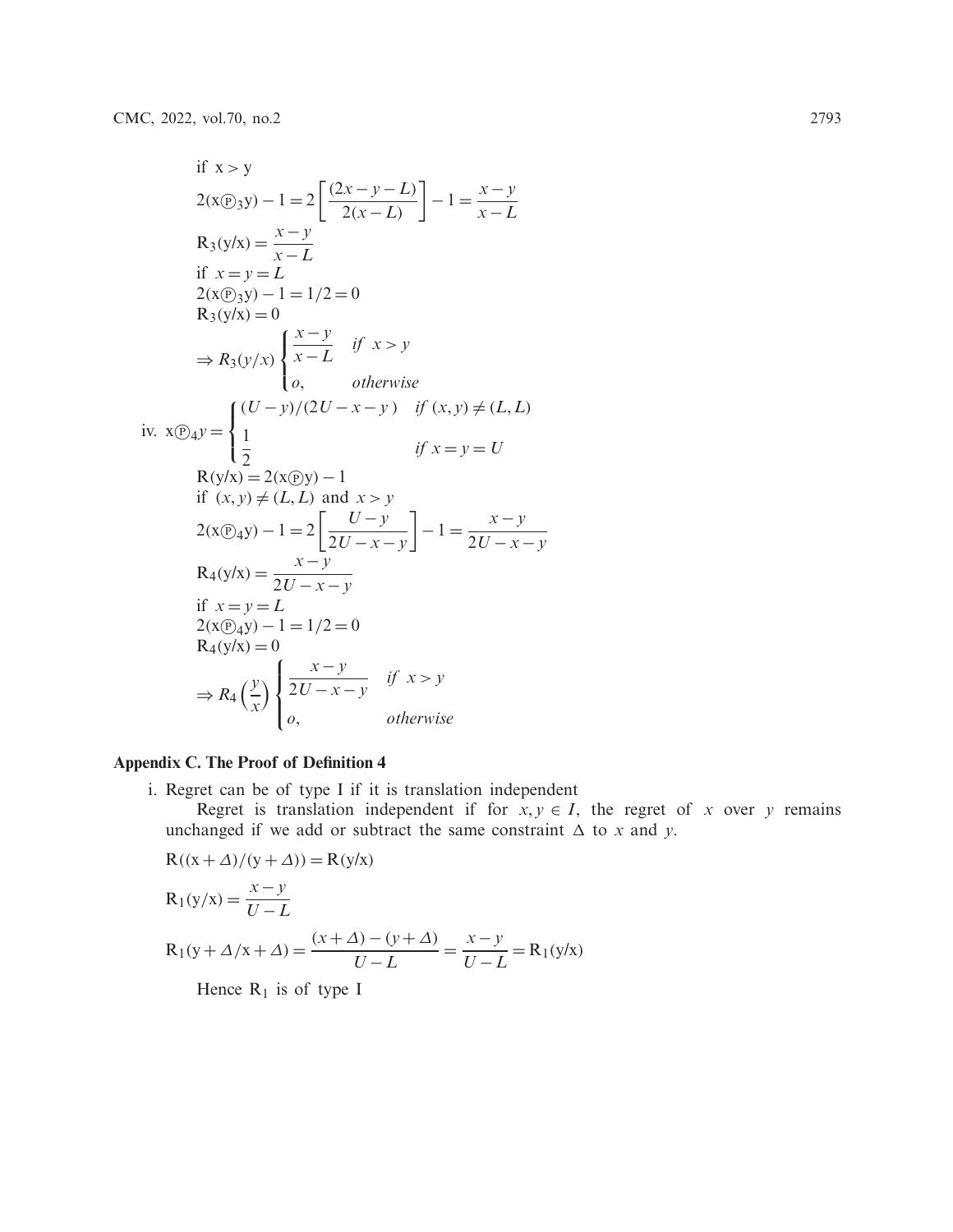ii. Regret can be of type II if it is scalar multiplication independent

Regret is scalar multiplication independent if for  $x, y, k \in I$ , the Regret of *x* over *y* remains unchanged if we multiply *x* and *y* by the same positive constant *k*.

$$
R((kx)/(ky)) = R(y/x)
$$
  
\n
$$
R_2(y/x) \begin{cases} \frac{x-y}{x+y-2L} & \text{if } x > y, \quad l \neq 0 \\ o, & \text{otherwise} \end{cases}
$$

 $R_2((y + \Delta)/(x + \Delta)) = \frac{(x + \Delta) - (y + \Delta)}{(x + \Delta) + (y + \Delta) - 2L} = \frac{x - y}{x + y + 2\Delta - 2L} \neq R_2(y/x)$ 

 $\Rightarrow R_2$  is not scalar translation independent

$$
R_2(ky/kx) = \frac{kx - ky}{kx + ky - 2L} = \frac{kx - ky}{kx + ky - 2L} = \frac{k(x - y)}{k(x + y) - 2L} \neq R_2(y/x)
$$

 $\Rightarrow R_2$  is not scalar multiplication independent

$$
R_3(y/x) \begin{cases} \frac{x-y}{x-L} & \text{if } x > y \quad U \neq 0\\ o, & \text{otherwise} \end{cases}
$$

$$
R_3((y+\Delta)/(x+\Delta)) = \frac{(x+\Delta) - (y+\Delta)}{(x+\Delta) - L} = \frac{(x-y)}{x+\Delta - L} \neq R_3(y/x)
$$

 $\Rightarrow$   $R_3$  is not scalar translation independent

$$
R_3(ky/kx) = \frac{kx - ky}{kx - L} \neq R_3(y/x)
$$

 $\Rightarrow$   $R_3$  is not scalar multiplication independent

$$
R_4(y/x) \begin{cases} \frac{x-y}{2U-x-y} & \text{if } x > y \\ o, & \text{otherwise} \end{cases}
$$

$$
R_4((y+\Delta)/(x+\Delta)) = \frac{(x+\Delta) - (y+\Delta)}{2U - (x+\Delta) - (y+\Delta)} = \frac{x-y}{2U - x - y - 2\Delta} \neq R_4(y/x)
$$

 $\Rightarrow$   $R_4$  is not scalar translation independent

$$
R_4(ky/kx) = \frac{kx - ky}{2U - kx - ky} \neq R_4(y/x)
$$

 $\Rightarrow$   $R_4$  is not scalar translation independent

iii. Regret can be type III if it cannot be type I or type II

Hence, R<sub>2</sub> is of type III, R<sub>3</sub> is of type III for  $L \neq 0$  and R<sub>4</sub> is of type III for  $U \neq 0$